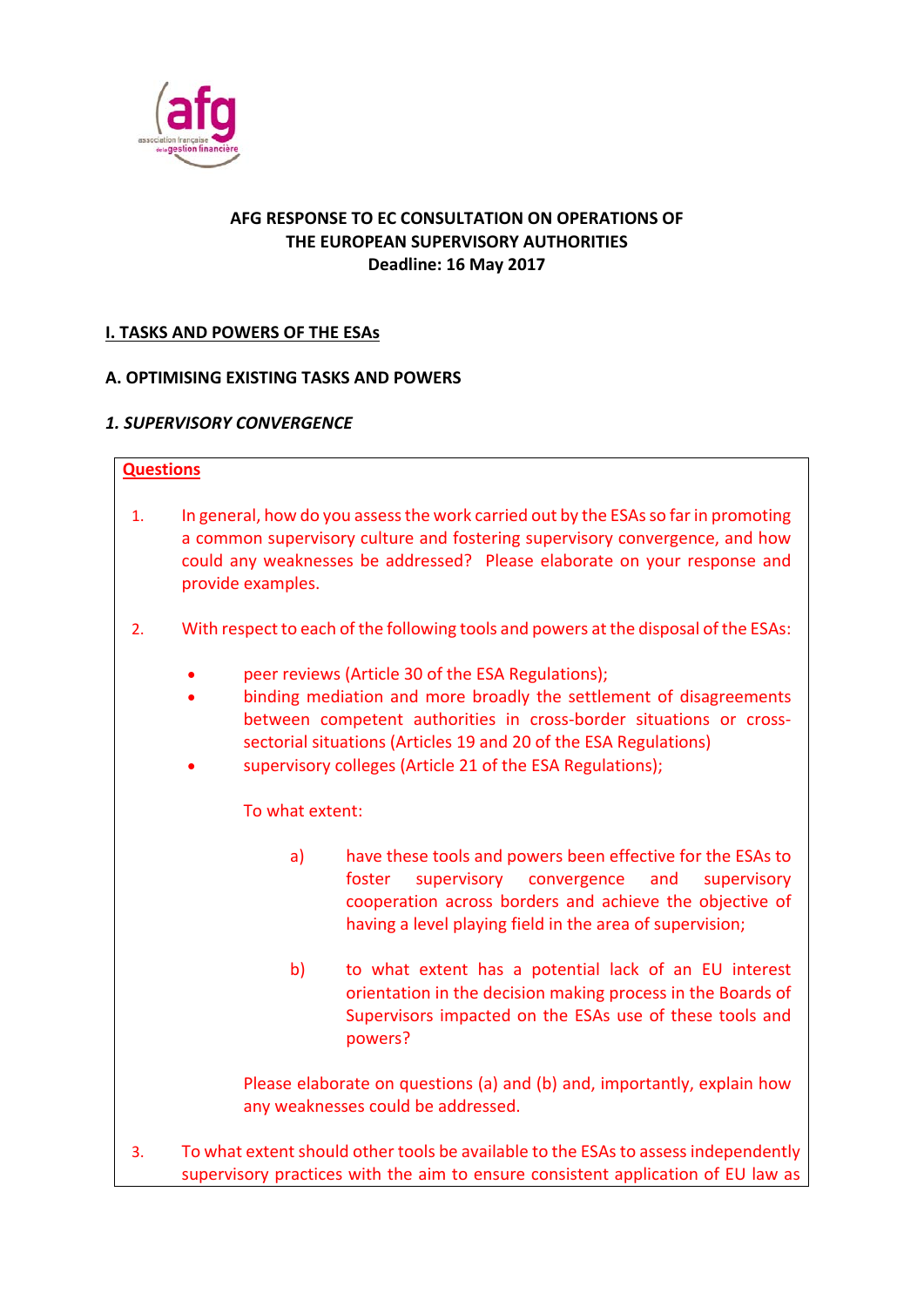well as ensuring converging supervisory practices? Please elaborate on your response and provide examples.

**4.** How do you assess the involvement of the ESAs in cross‐border cases? To what extent are the current tools sufficient to deal with these cases? Please elaborate on your response and provide examples.

AFG is of the view that a single rulebook has to apply in the same way in all Member States to have any significance. We therefore encourage ESAs to further develop their presence in the field of convergence and harmonisation. We insist that time has now come to **lower the pace on new regulations** after the tremendous production of new texts over the last 10 years in financial matters and to go further in depth in making sure of the consistent application of those regulations. We also believe that in their work ESAs should favour **substance over form** and follow a proportionality principle. Lastly, ESAs should always take into account the **international competitiveness** of the rulebook they are promoting.

**Supervision convergence should take now the priority over the production of new rules**. We think that ESAs should be empowered by the European Commission to conduct assessments and monitoring under this heading.

We believe that if ESAs have been very active in their advisory and regulatory function in producing advices and texts submitted to the legislators they have not taken the full measurement of their role as supervisors. ESAs have, probably because of their focus on legislative work, developed a culture of compromise which is not appropriate in their supervisory function. Furthermore, they should understand that they are positioned as technicians and should not indulge into politics.

Globally, while estimating that ESAs have not been fully effective in their supervisory function. However, **we consider the ESAs' mandates and the tools at their disposal in the founding Regulations as broadly adequate**, especially as some of the latter have not all been deployed and could be optimised. More specifically, **we are in favour of a greater use of the powers that the ESAs already have** (e.g no case of breach of law or binding mediation has come to conclusion since the creation of the ESAs).

With regard to **peer reviews**, we think that, as created by **article 30**, they look too much like the review of one NCA which is questioned on its activities. We consider that peer reviews would be much more efficient if they were used to exchange about best practices on a defined and limited topic. We hence urge ESAs to **develop thematic peer reviews** conducted in a more constructive spirit alongside the exhaustive review of a given NCA. The monitoring of remarks and decisions should, however, be made attentively to ensure total compliance in all Member States.

With regard to **binding mediation** by ESAs, it is a powerful tool but no case has been mediated by an ESA since establishment, even if some requests have been put forward. We recommend that a much larger attention be paid to stakeholders remarks and that a simple and rapid remarks and suggestions handling procedure be organised in ESAs without the necessity to qualify as "complaint" to be considered without delay. We believe that this remarks handling procedure would point out areas of concern that NCAs have not raised but which are of interest for stakeholders. These remarks should be able to activate the mediation process.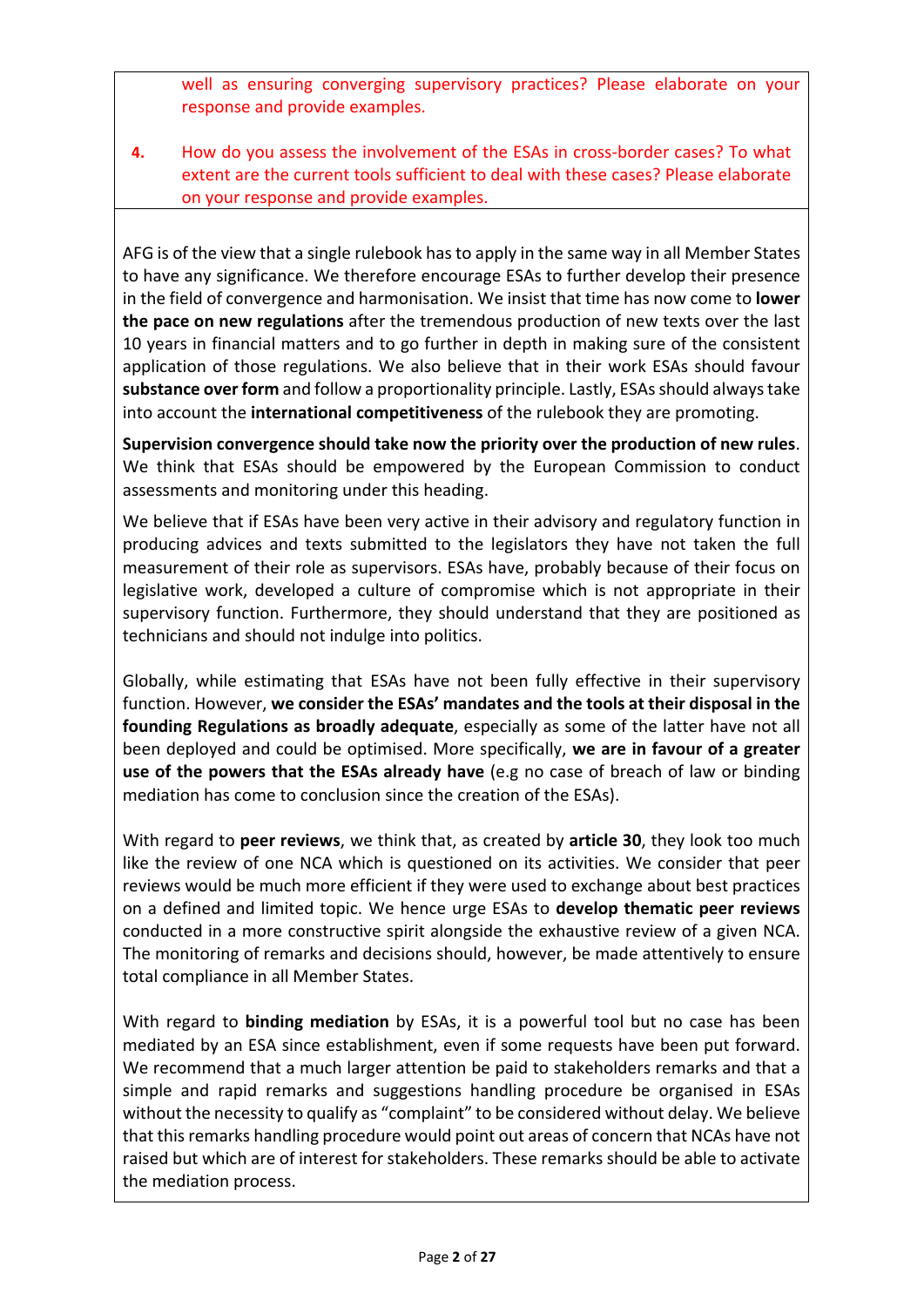Finally, we see merits in **empowering ESAs with the chairmanship of Colleges of supervisors** to ensure a preservation of the EU interest in all circumstances.

When considering the tools available for ESAS to foster supervisory convergence and cooperation, we have a clear view that there should be a distinction between two different approaches. On one side, ESAs should provide a forum where to develop common thinking and culture on the basis of shared views and proper argumentation: that is a consultancy role aiming at identifying issues, sharing best practices and building a common understanding if possible. On the other side, a more constraining approach should prevail in the implementation of rules that have been clarified; it aims at imposing a proper attitude to those Member States or NCAs which do not comply. ESAs should have both roles: consultancy and action.

Furthermore, we see a real difficulty in the lack of decision power in the Management Board of ESAs and would recommend to introduce tools that would be at its hand as a way to increase the efficiency and the speed of action.

We feel that **ESAs should have full authority for arbitrage on cross-border cases** as foreseen in article 19. Their mediation power has to be effectively used and even reinforced to favour effective and final decisions. We suggest a **formal mechanism** be **inscribed in ESMA Regulation that would enable ESMA and NCAs to share a common interpretation of rules where needed**, ie on significant matters or matters subject to regulatory arbitrage (see our proposal under Question 5 below).

In our view the staff of ESAs should prepare decision that would be taken by the new Management Board /Bureau of the Board we will suggest to introduce below under Question 22 and sqq.

### *2. NON‐BINDING MEASURES: GUIDELINES AND RECOMMENDATIONS*

5. To what extent are the ESAs tasks and powers in relation to guidelines and recommendations sufficiently well formulated to ensure their proper application? If there are weaknesses, how could those be addressed? Please elaborate and provide examples.

The implementation of ESAs guidelines through efficient peer reviews and their consistent application across 28 Member States is a crucial element in ensuring a successful Capital Markets Union through supervision. Standards, guidelines and recommendations issued by ESMA should contribute to the promotion of a common supervisory culture and convergence in supervisory practices.

AFG is of the view that guidelines and recommendations, as envisaged by the EU legislator when the ESAs were created, should give guidance on the interpretation of existing financial regulation at EU level with a view to ensuring "common, uniform and consistent application of Union Law".

However, **despite their stated purpose, guidelines and recommendations have in fact become quasi‐legislative which have had a significant impact on national laws as well as**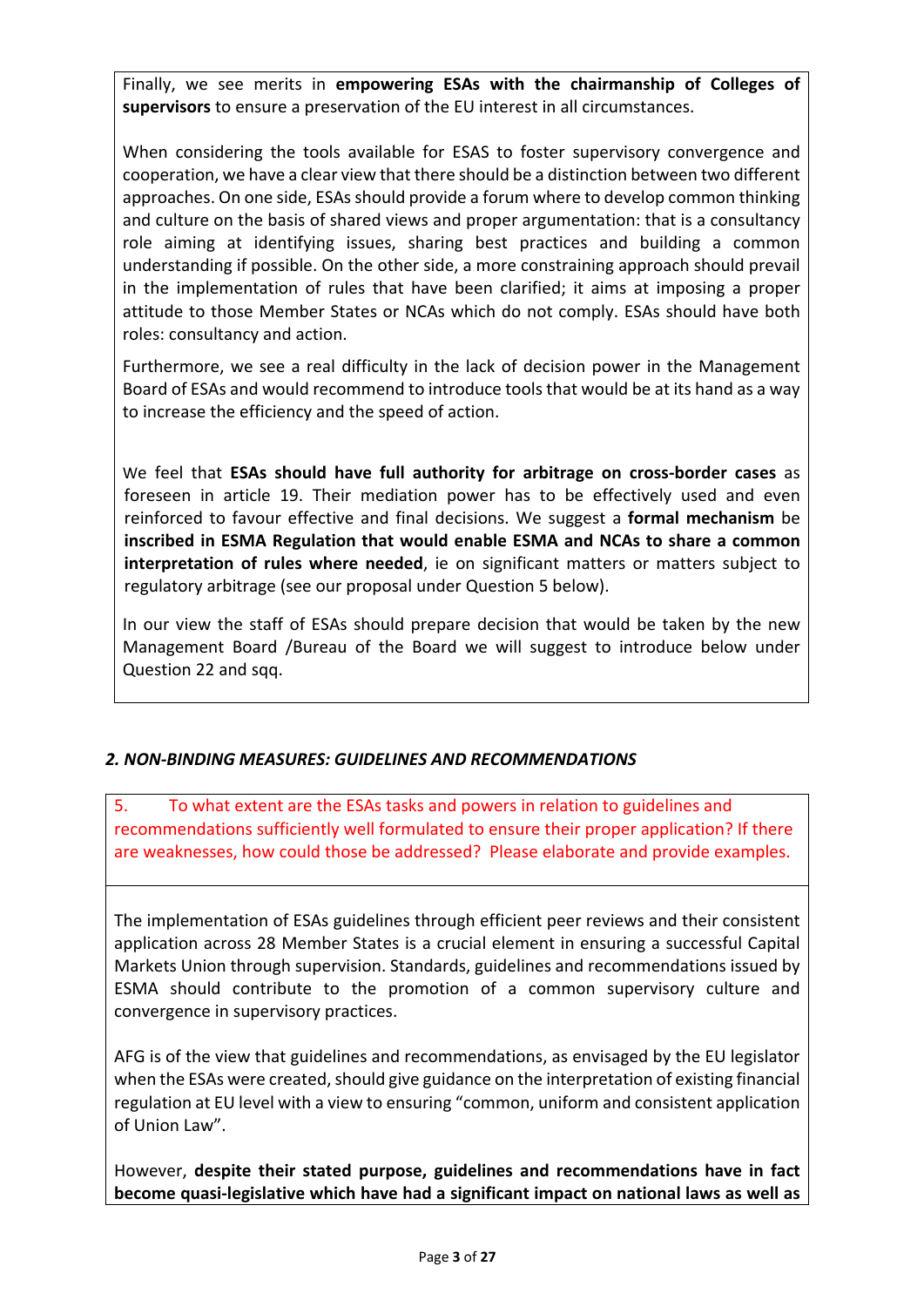**operating conditions of the markets and their participants**. They might not be the most efficient instrument in all cases, due to the principle of "comply or explain" which very often leads in practice to diverging national implementation. Member States may in the first place have found it difficult to reach a compromise and their NCAs may declare themselves non‐ compliant with all or part of a guideline, thus jeopardising a uniform implementation of the rules. As a result, guidelines might not be applied in an identical manner by supervisors in the different Member States: their implementation requires the development of national legal provisions, which might lead to additional fragmentation.

In other words, implementation arrangements in the different Member States may range from very prescriptive (some regulators, like the AMF, have systemically implemented guidelines as soon as they are published in their language, hence making them de facto binding without possibility of introducing any flexibility, even where justified) to simple references by the NCAs to some part of the guidelines as examples of best practices.

One of the problems encountered in this field is the lack of shared interpretation of texts, since the rules are now mainly harmonized throughout the EU. We should thus imagine **a formal mechanism that could be inscribed in ESMA Regulation that would enable ESMA and NCAs to share a common interpretation of rules where needed**, ie on significant matters or matters subject to regulatory arbitrage, while always favouring substance over form.

Two canals could be used:

On the one hand, when there is evidence of different interpretations between NCAs which lead to different practices, that clarifies what interpretation should apply and, after a period of time, should automatically launch a breach of law case or a binding mediation if NCAs do not comply with EU law as collectively interpreted.

On the other hand, on the model of ESMA's current EECS (European Enforcers Coordination Sessions in the field of IFRS enforcement) any NCA that has a question of interpretation should report it in dedicated and regular sessions of standing committees in order to seek guidance from ESMA. This guidance would then give rise to regular peer reviews and to the use of repressive tools should Union law be breached.

In addition, whereas guidelines and recommendations are non‐binding and provide for best practice, **there have been examples of the ESAs exceeding their mandates and sometimes going against the spirit of the EU legislator. Guidelines and recommendations should not seek to issue additional layers of quasi‐regulation without clear mandate, impact assessment or legal basis on matters which were not previously regulated at EU level, nor should they introduce new legislative provisions which were not foreseen by European legislators**.

For example:

- **ESMA guidelines on ETFs and other UCITS issues** (initially published in December 2012 and now **ESMA/2014/937 of August 1st 2014**) amount to gold plating the UCITS Directive on the ban on re‐use of collateral and transparency of benchmarks.
- The **Opinion issued by ESMA under article 29 on UCITS share classes** (**ESMA 34/43/296 on January, 30th, 2017**) heavily restricts the variety of share classes that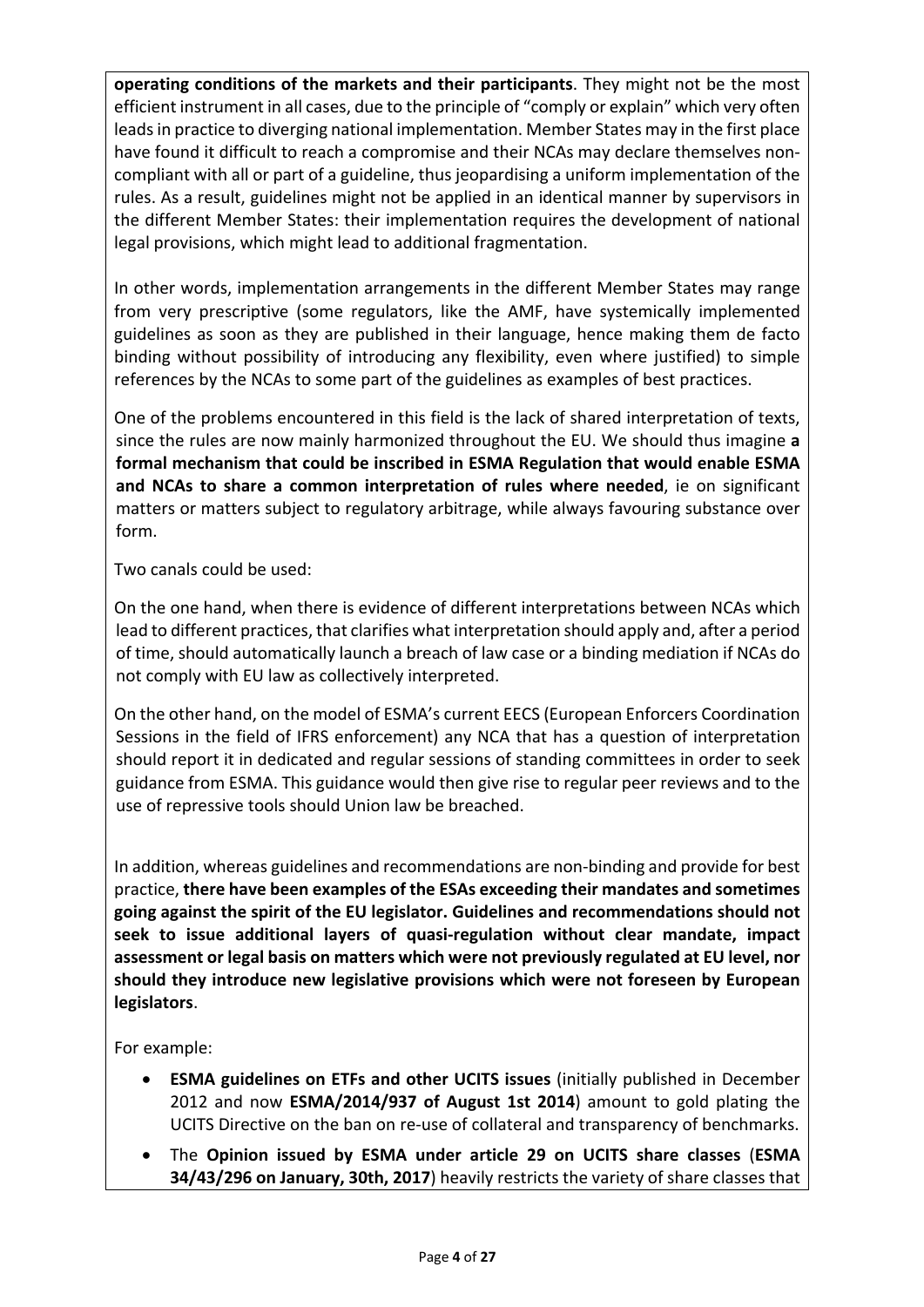can be created in a UCITS, limiting them to foreign currency overlays only. Whilst the UCITS Directive left the matter open, ESMA introduces limitations which were not foreseen in the original level 1 text, thus creating law without competence to do so.

- EBA's definition of shadow banks in it its shadow bank guidelines (**guidelines on limits on exposures to shadow banking entities which carry out banking activities outside a regulated framework under Article 395 para. 2 Regulation (EU) No. 575/2013**) is, in our view, a political decision which goes beyond the remit of guidelines as set out by Article 16 of the EBA Regulation. EBA is not empowered by CRR to define shadow banking entities. While we acknowledge a serious flaw in the CRR text which required EBA to draft guidelines without determining which entities might be subject to those guidelines, we would argue that this does not give EBA the legal power to set the rules that should have been set by democratically elected representatives.
- We were also concerned with the legal basis of **EBA's guidelines on the treatment of credit value adjustment risk** under the supervisory review and evaluation process (SREP) and the conformity of the guidelines with the ESAs' Regulations and with the legislative framework of CRR/CRD IV. EBA's guidelines are likely to impose capital requirements for credit value adjustment risk under the Pillar 2 process (ICAAP and SREP), where there is no Pillar 1 capital requirement by reason of CRR Article 382 (4). The guidelines allow Pillar 2 to eviscerate the exemptions granted by the CRR. This is objectionable on the basis that the explicit will of the co-legislators as expressed in CRR Article 382 (4) would be thwarted by supervisory action to comply with these guidelines.

In this context, it would certainly be worth **clarifying the existing legal framework for the issuance of guidelines**. For instance, it should be specified that:

- ‐ Political decisions are of the exclusive competence of the EU legislator; therefore, guidelines should not (i) anticipate the outcome of ongoing EU legislative procedures, or (ii) constitute substitute legislation, for instance by addressing areas that the EU legislator has purposefully decided not to regulate, or by replacing political compromises that have failed;
- ‐ Guidelines should not be issued in areas where the European Commission has the power to issue technical standards;
- ‐ Guidelines should not go beyond or further the binding provisions laid down in the legislation, and should not arbitrarily supplement them by means of general provisions;
- ‐ Guidelines should not favour form over substance and only be issued if it can be demonstrated, based on sufficient facts, that they are required to ensure both a "common, uniform and consistent application of Union law" and "consistent, efficient and effective supervisory practices".

We believe that a mere clarification of the ESAs' powers within the existing framework is not sufficient and that further improvements need to be made to deal with the shortcomings identified above.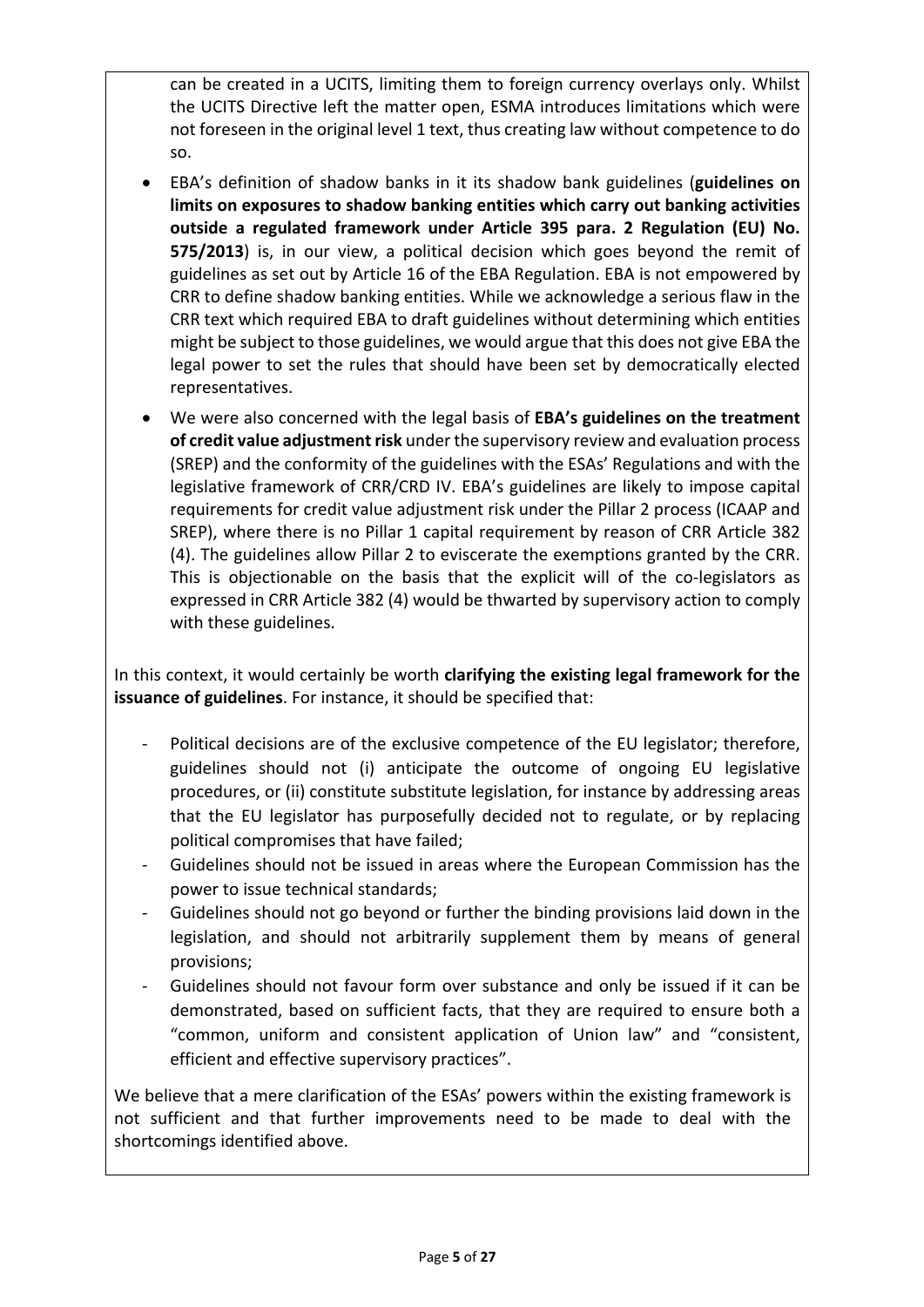The regulatory experience so far demonstrates that **there is a clear need for a formal control and review mechanism in relation to the supervisory guidelines**. Such mechanism could be facilitated by either of the following:

- **Introduction of a 'right of action' against supervisory guidelines issued under Article 16 of the ESAs Regulations**: the entitlement to such right of action could be entrusted to national authorities and also to individual market participants and their representatives in case the latter were directly affected by the relevant guidelines. The claim should be founded upon breach of EU law or disregard of the ESAs' competences in relation to the guideline‐setting.
- **Introduction of a 'complaint procedure' against supervisory guidelines to be initiated by the European Commission:**  given its role given by the Treaties as guardian of the Treaties, the European Commission could also be empowered to submit complaints or otherwise take action against supervisory guidelines issued by ESAs in case of potential incompatibilities with EU law. Market participants should be able to contact the Commission in order to report on irregularities in the ESAs' work.
- **Encourage review, amendments and adjustments of Guidelines as a standard and frequent process.**

More generally, we urge for a **better application of the proportionality principle**. We do not agree with the ESAs' view that proportionality should be overlooked on the basis that it is not under their remit. It should be confirmed that that ESAs have the power in all circumstances to apply proportionality, except when level 1 text clearly excludes it. This is necessary in overcoming obvious unintended consequences in the application of some texts. The burden resulting from AIFMD reporting and the application of the Budapest protocol in the framework of IORP II are two such examples.

One other area for improvement is in **the drafting and governance of Q&As**

Q&As are useful but they are no legal instruments. Moreover, the development of questions and answers is only one way. Indeed, there is no public consultation before the ESA issues the answer, so ex ante debate is not possible and when an answer is given to clarify a specific question it very often brings uncertainty to a neighbouring point which is slightly different and deserves another answer, thus prompting a new question to the Q&A. Q&As should be considered as pure illustrations of very specific cases for which a position is given that should not be extrapolated to comparable but not identical cases. More importantly, we think that stakeholders should be able to challenge answers and have a right of appeal if Q&As were to create new rules. Furthermore, given the permanent flow of new Q&A in practice it is very difficult to ensure that market participants are able to follow them on an on going basis. We believe there is a need for increased transparency, particularly in cases when a large series of Questions needs to be answered. For example, in the case of the forthcoming PRIIPs Q&As, the list of Questions has not been made available in advance. This is extremely regrettable given that this series of Q&As will be crucial for implementation of PRIIPs by market players.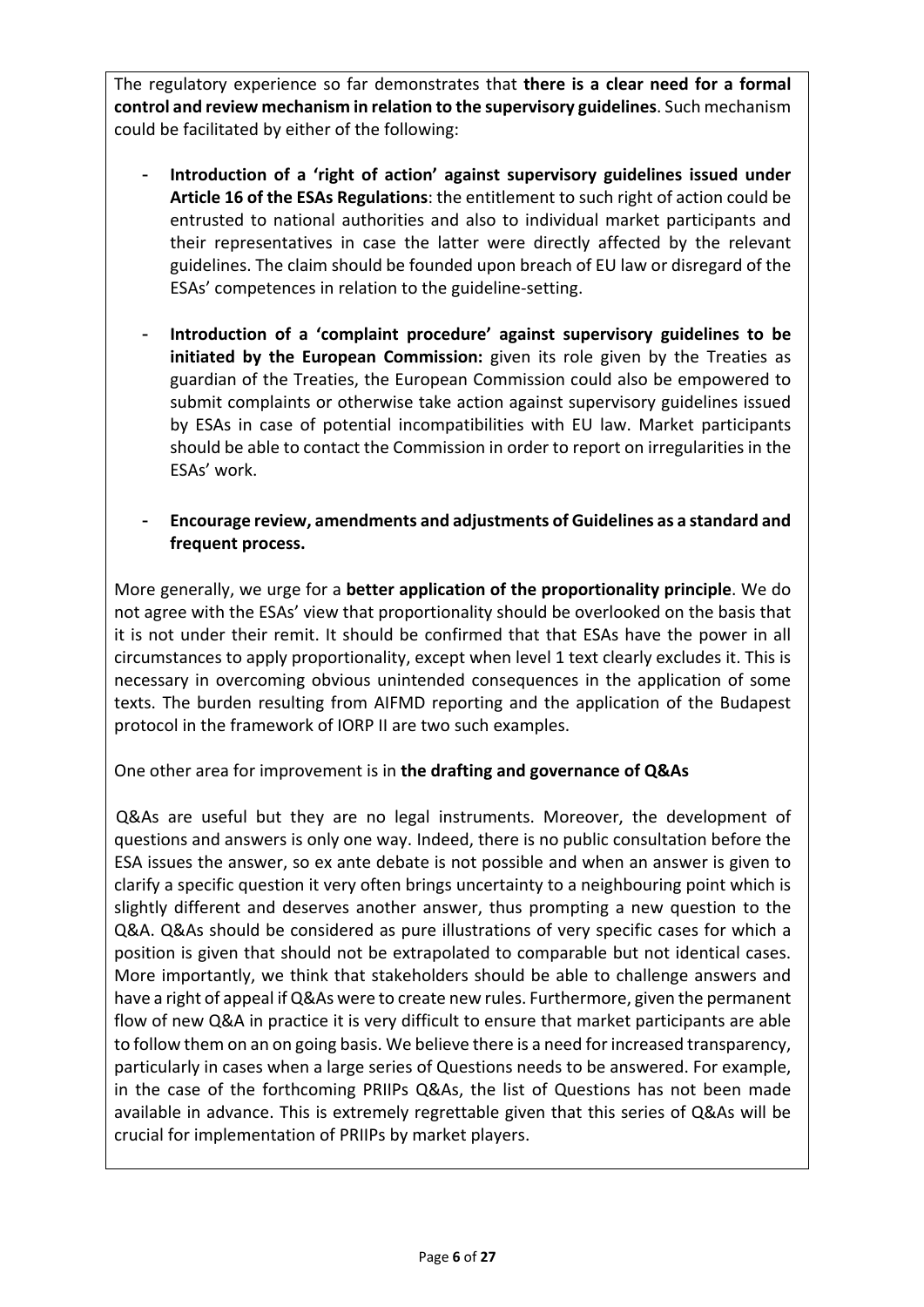When coming back to the founding Regulations, we see that Q&As are not mentioned in article 8(2) as a regulatory power given to ESAs. There is a possibility open under article 29 (2) to "develop new practical instruments and convergence tools to promote common supervisory approaches and practices". Published with reference to this article, **Q&As cannot be used to edict new rules that were not covered the level 1 or 2 texts** (e.g **forthcoming PRIIPs Q&A**) or which are contradictory to them (**AIFMD Q&A on the delegation of marketing functions**). They are purely dedicated to the development of a "common supervisory culture" among NCAs. In a nutshell, we think that ESAs should not use Q&A as a means to communicate directly to stakeholders and to create new obligations for them. It is crucial that measures likely to have structural or operational impacts be taken via guidelines rather than Q&As (for which ESMA does not trigger a public consultation nor ensure translation). Moreover, we see a strong evidence that legislators have designed powers for ESAs to implement regulations that all require a public consultation and envisioned other tools that do not create any rule of law but are illustrative to be addressed to NCAs, such are Q&As. **The review of ESA Regulation should be the occasion to introduce the possibility for ESMA to make public consultations not only on guidelines but also Q&As when needed**, for example when stakeholders ask for it.

In a more general fashion, as far as the regulatory powers of the ESAs are concerned, AFG would like to reiterate its call for **realistic timelines** to be established for setting technical standards and revising adopted legislation. Preparing proportionate and appropriate responses to often highly complex questions, including consultation with financial services stakeholders, rightly takes time. In addition, measures must be given time to take effect before assessing their impact with a view to a potential revision. In particular, the application of level 1 legislation – Regulations and Directives – should only be possible if the level 2 acts – required delegated and implementing acts – have been adopted and are readily applicable. Moreover, level 2 provisions should provide for a certain transition period (i.e at least 18 months) if they require market participants to proceed with significant organisational or technical changes.

Finally, for flexibility purposes and as recently shown in the context of the implementation of variation margins under EMIR, there would be merit in considering the **possibility of giving the European Supervisory Authorities the power to adjust the implementation of a rule through mechanisms such as no‐action letters or "safe harbour rules".** These new tools should be made available to ESAs to develop a flexible and proportionate implementation of EU legislation since they would largely improve the fine tuning of regulation. The advantage of such rules is that they allow for an easy evolution of ESAs' doctrine though preserving the initial indicative guidelines.

### *3. CONSUMER AND INVESTOR PROTECTION*

6. What is your assessment of the current tasks and powers relating to consumer and investor protection provided for in the ESA Regulations and the role played by the ESAs and their Joint Committee in the area of consumer and investor protection? If you have identified shortcomings, please specify with concrete examples how they could be addressed.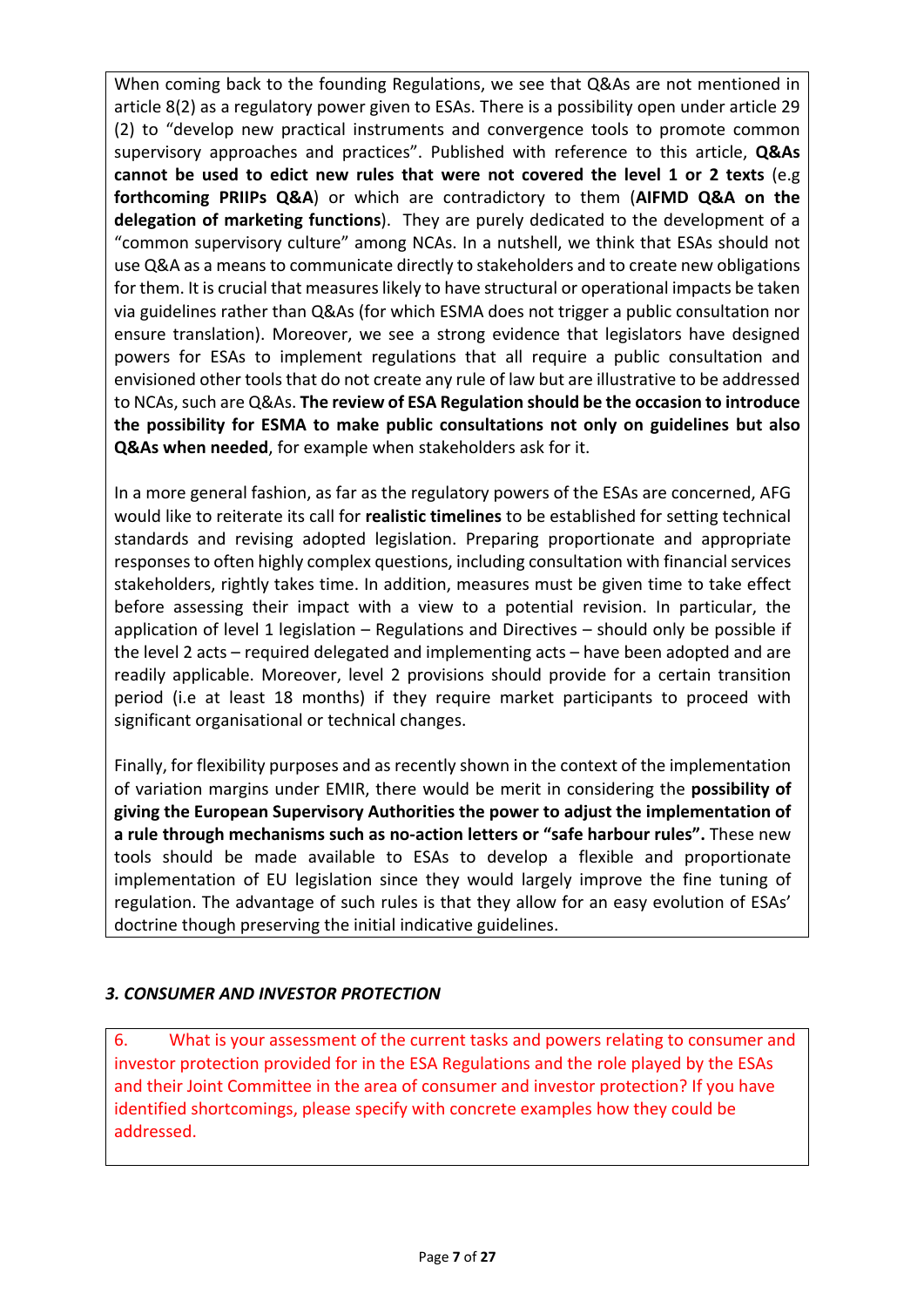7. What are the possible fields of activity, not yet dealt with by ESAs, in which the ESA's involvement could be beneficial for consumer protection? If you identify specific areas, please list them and provide examples.

**6.** Regulatory consistency and level playing field is all the more important in the context of consumer and investor protection. ESMA already has considerable powers in the area of consumer and investor protection, including on product intervention, **we would therefore encourage ESMA to make full use of its existing powers in this respect, before considering being given enhanced means of action.** 

We believe that **consumer and investor protection is first and foremost of the competence of NCAs**. Actually, the investor's profiles are diverse according to their financial literacy and the financial needs. Saving patterns and distribution models differ from one country to another so that often "one size fits all" rules would thus be adapted to none of the market. As a consequence, it seems to us that the NCAs are the best placed to determine the need for consumer specific protection given the proximity of NCAs with the investors whose interest they are taking care of. In accordance with the **subsidiarity principle** only, in cases where there a EU wide need of protection, there should be a level 1 text to tackle the identified risk or danger for consumer and investor. **The challenge for ESMA is now more to use its broad powers under the article 9 of the current Regulation** (data analysis, adoption of guidelines and recommendations, warnings, temporary ban) in concrete cases pertaining to retail investor protection, **rather than to extend them**.

**There have been instances where we have had reservations on the role played by the ESAs in the area of investor protection**. The role and functioning of the Joint Committee of the ESAs, particularly relevant for investor protection given the horizontal nature of its work, is in our view, another example where there have been shortcomings in this area. **The ESAs review is an opportunity to consider the operation of the Joint Committee to date, which has not proven fully satisfactory**.

For example, in the PRIIPs Regulation, the process was slow and confusing. The level 1 application date being set independently of the date of publication of the Delegated Act (unlike UCITS) created legal uncertainty and a lot of confusion for market participants.

The **PRIIPs RTS** is a missed opportunity to truly enhance investor protection, disclosure and financial literacy. In our view, some key elements of the KID will indeed be misleading retail investors, in particular:

- The lack of disclosure of past performance, despite consumers' associations' recommendations.;
- ‐ Performance scenarios methodology: by prolonging almost automatically bull and bear market trends, we believe this methodology could give unrealistic estimation of potential returns and no indication of potential market downturn or recovery;
- Methodology to compute transaction costs (including the "market impact") could result in inflated, false and misleading figures (i.e. negative costs);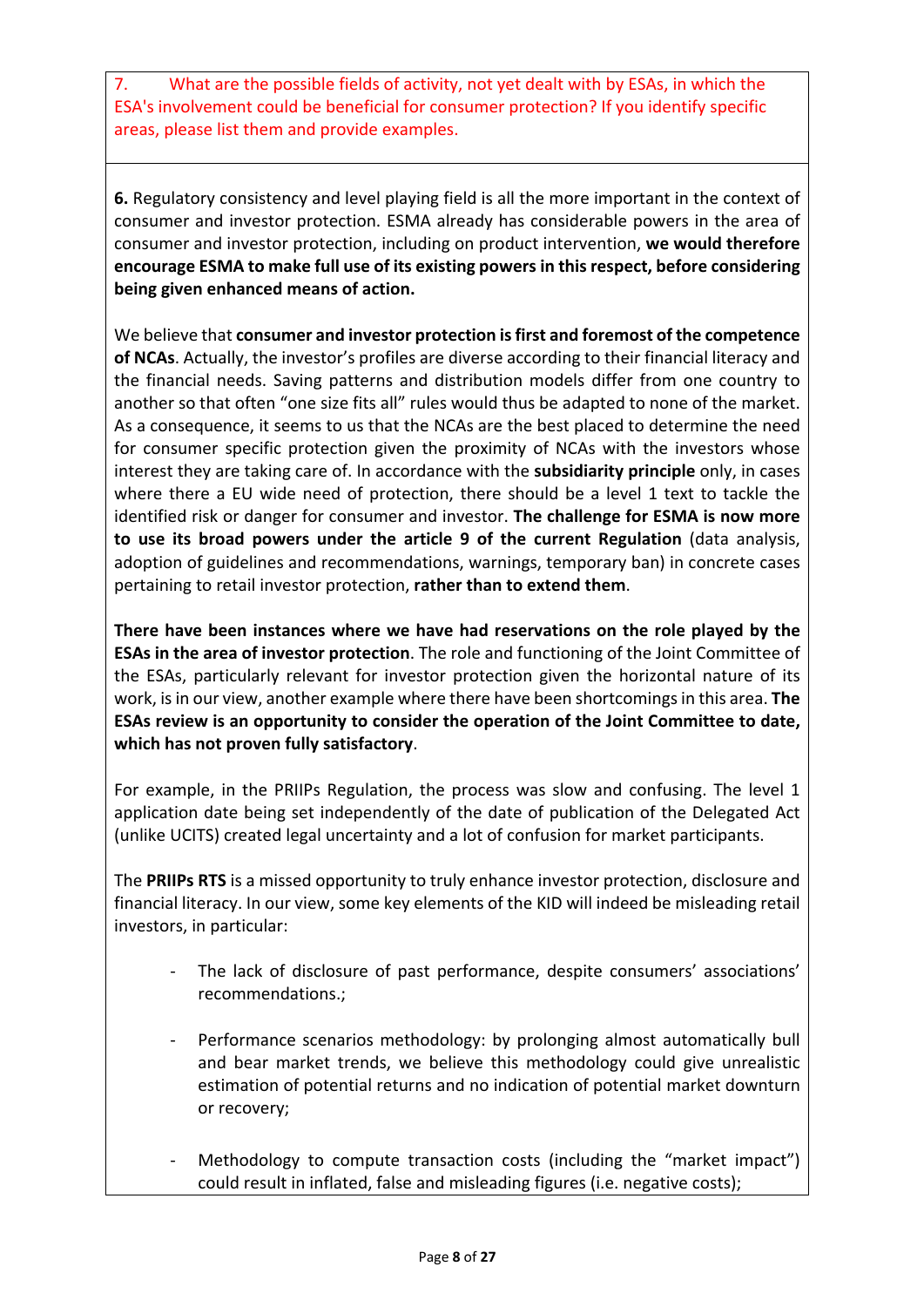Another example of concern can be found in the statement made by ESMA on its supervisory work on potential **closed index tracking** (**ESMA/2016/165 published on February 2nd, 2016**). We agree with ESMA, the ESAs and legislators that cost is of utmost importance to the end investor, as it directly impacts return. We welcome the overarching rationale of ESMA's work on costs and fees, to ensure the effectiveness of investor disclosure and the legitimate expectations of investors in respect of the service provided by asset managers, however we strongly disagree with ESMA passing judgement on the appropriate level of charges for funds.

When dealing with consumer protection, we would like to insist that **the ESAs should take better account of the local business models and cultures that may exist in the different Member States**. For instance, the distribution channels for investment funds are largely different in most continental Europe as compared to the rest of Europe, and these local differences should be taken on board when looking for pan‐European investor protection solutions – and **avoid imposing a single solution which is not adapted to local models and cultures**.

The ESAs should elaborate - together within the Joint Committee, and subsequently individually - a structured policy and strategy that would list priorities, define their respective roles, the articulation with the NCAs that possess the best proximity with consumers of financial services and the necessary resources i.e. **the ESAs' work in the field of consumer protection should be carefully coordinated with that of the NCAs**.

**7.** In terms of possible fields of activity, not yet dealt with by ESAs, where their involvement could be beneficial for consumer protection, **we would support non legislative efforts to**  further enhance cross-border distribution of investment funds. Despite the increase in funds distributed cross-border over the past decade, marketing and distribution practices remain fragmented within different Member States, resulting in higher costs for market participants. Enabling a wider distribution of funds outside their domicile Member State would mean a larger and more diversified choice of investment opportunities for investors, as well as more efficient allocation of resources across the EU. We believe there is room for further work on legal clarity and consistency on marketing and pre-marketing activities and to notification processes. AFG submitted its response to the European Commission consultation on remaining barriers on cross border distribution of investment funds. In our view, the priorities for addressing these barriers should be on:

- Ensuring legal clarity and transparency on the regulatory requirements for funds distributed cross‐border and,
- Effectively dealing with gold‐plating where additional layers of national legislation do not address specific investors' needs and rather create additional barriers for non‐domestic firms.

The ESAs, and in particular ESMA, have a key role to play in achieving both objectives. The optimal way to enable full use of the Single Market for investment funds would be to **find practical solutions without imposing additional regulatory requirements**. One example would be via Guidelines or Q&As which could be developed and implemented within a much shorter period of time and therefore, bring improvements in a more timely way. **We would** also **recommend to facilitate the access to key cross‐border information through a**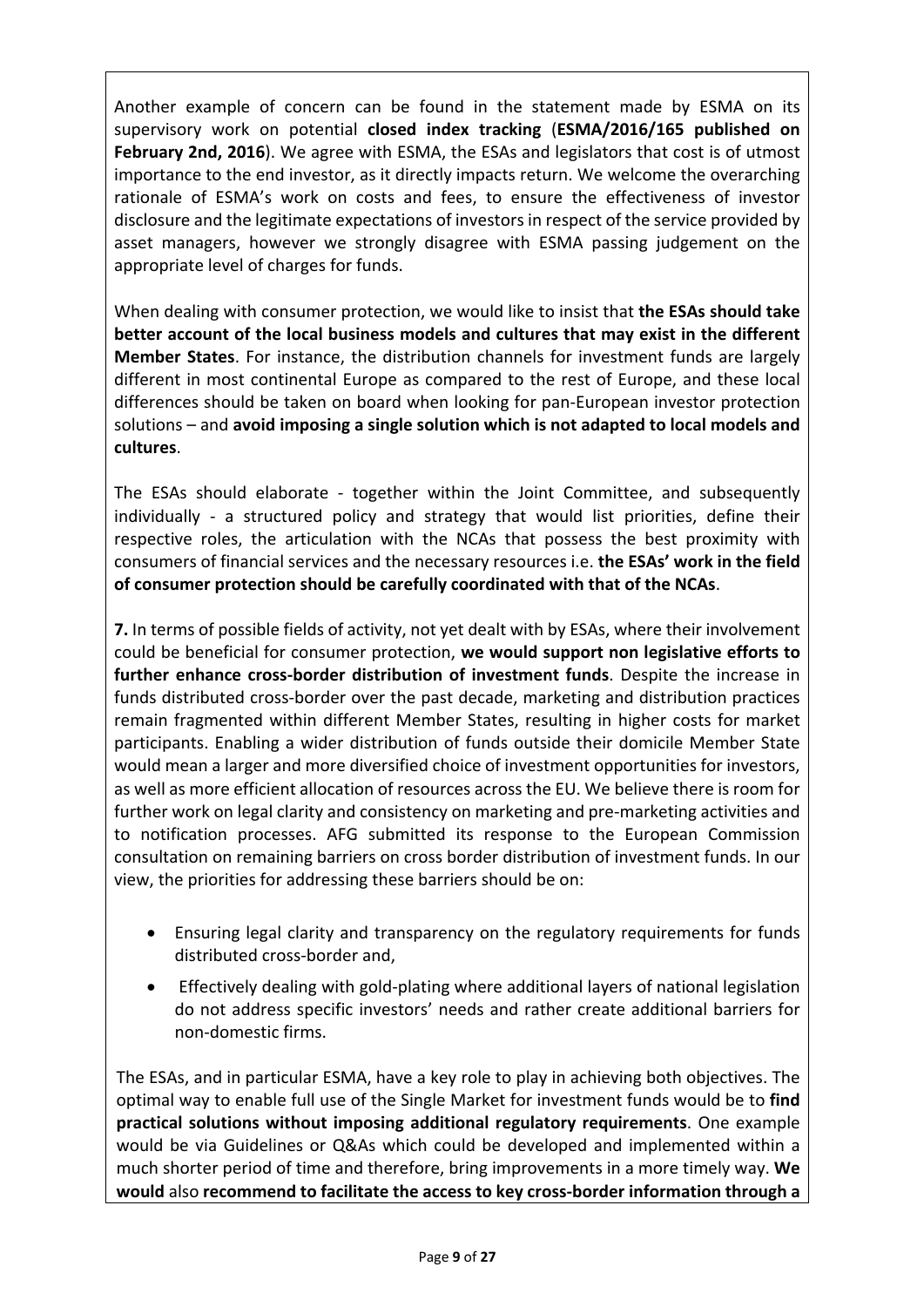**specific internet portal produced hosted by ESMA and fully available in a language customary in the sphere of international finance including tables updated by NCAs presenting national regulatory fees, main national tax regimes, marketing requirements**.

The **ESAs could also be more active in the field of financial education**. A major change in culture as envisaged by the CMU cannot happen without teaching investors how to understand and take risk in a reasonable way. It is a long‐term process and we regret that PRIIPs will be a step backward in helping the general public understand that past performances are not a proxy for future performances but rather give a fair view of the skills of the manager and allow for fruitful comparison. A more positive move would be to open education programmes and investors' guides on ESAs' website. The question of education is cross‐cutting and it might be appropriate to open a large section dedicated to it at the level of the Joint Committee.

# *4. ENFORCEMENT POWERS – BREACH OF EU LAW INVESTIGATIONS*

8. Is there a need to adjust the tasks and powers of the ESAs in order to facilitate their actions as regards breach of Union law by individual entities? For example, changes to the governance structure? Please elaborate and provide specific examples.

We strongly believe that the procedures on breaches of Union law and binding mediation can play a decisive role in ensuring the consistent application of EU law but also in fostering a common supervisory culture among national competent authorities.

However, no breach of Union law case has been reported so far. In some cases, the ESMA has issued opinions to individual NCAs as a preamble to a breach of Union law procedure.

We would definitely encourage ESMA to make full use of these procedures, if and when necessary, to prevent Member States from regulatory dumping or gold‐plating which are detrimental to the development of the Single Market based on an effective level playing field.

We believe however that there is **room for certain adjustments to be made** with regard to breach of EU law investigations. For example, **on the activation of a procedure**, the persons/entities authorised to activate the procedure of breach of Union law according to article 17.2 of the ESAs' Regulations is, in our view, limited (i.e. NCAs, EP, Council, EC, ESAs Stakeholder Groups) and **a more transparent and open procedure should be introduced allowing for industry stakeholders to raise an issue of suspected breach of law**. Remarks, comments or complaints handling procedures should not be limited to level 1 or 2 texts as stated in article 17.1 of the ESAs' Regulations but should also apply to diverging interpretation of texts of a lower degree such as Guidelines.

Some other provisions on breach of law could be added in ESMA Regulation: (i) specifying that **any decision by ESMA not to open a breach of law case should be motivated and made public**, (ii) giving ESMA a **power of on‐site inspections in NCAs** in order to find evidence in the context of its investigations on a breach of law case.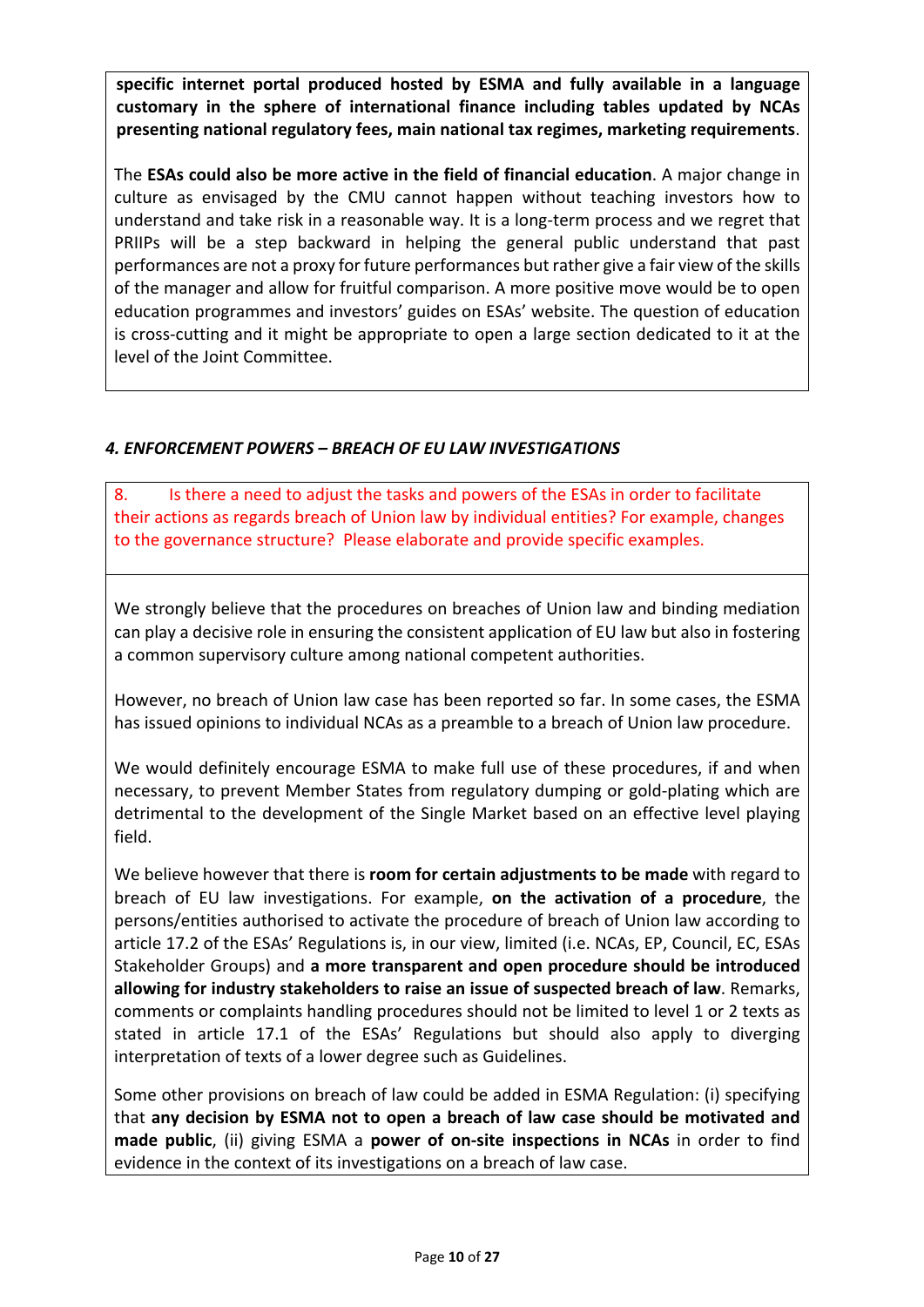Futhermore, **on the internal organization and governance of ESAs**, we believe that **investigation of the cases submitted to the attention of one ESA should rapidly be conducted by a specialized staff of the ESA to produce a detailed report that should be made public**. On this basis, we think that ESAs should be entitled to take decisions at the level of the Management Board.

#### *5. INTERNATIONAL ASPECTS OF THE ESAS' WORK*

9. Should the ESA's role in monitoring and implementation work following an equivalence decision by the Commission be strengthened and if so, how? For example, should the ESAs be empowered to monitor regulatory, supervisory and market developments in third countries and/or to monitor supervisory co-operation involving EU NCAs and third country counterparts? Please elaborate and provide examples.

**9. The role played by the ESAs when the European Commission grants equivalence decisions, as well as in the monitoring over time of the equivalence of third country regimes and in the potential sanctions resulting from any infringements to such equivalence, is critical**, **even more so in a context of Brexit**.

**AFG would hence be in favour of strengthening the ESAs' work in relation to monitoring regulatory, supervisory and market developments in third countries**. Providing access to the EU market by third country firms via equivalence of their legal framework has become more prominent in EU legislation. We believe the ESAs have and should strengthen the practical experience and knowledge to carry out such assessment and monitoring.

In relation to third countries, a coordination of relationships at the regional level represented by ESAs is appropriate and an efficient way to have uniformity in the assessments and hence, the implementation. Third countries' passport under AIFMD could be, if done in compliance with strong principles, a good example of the potential benefits of such a centralised approach. The suggestion by ESMA to split the cost of assessment of a third country's equivalent legal framework and supervision between all trade repositories established in that third country is also an illustration of the benefits of a centralised approach at ESAs' level.

However, **the decision of equivalence should not be taken away from the hands of the European Commission**. We expect ESAs to conduct assessment and monitoring that will prepare the decision by the Commission. AFG believes that third country equivalence should be assessed text by text and not from a global perspective, and on a rule by rule equivalence assessment.

**Concerning the involvement of ESMA in the equivalence process**, despite the fact that Article 33 (2) of the ESMA regulation stipulates that ESMA shall assist in preparing equivalence decisions pertaining to supervisory regimes in third countries, in practice, the European Commission does not have recourse systematically to ESMA when assessing the equivalence of every third country's legislative framework. We believe that **the European**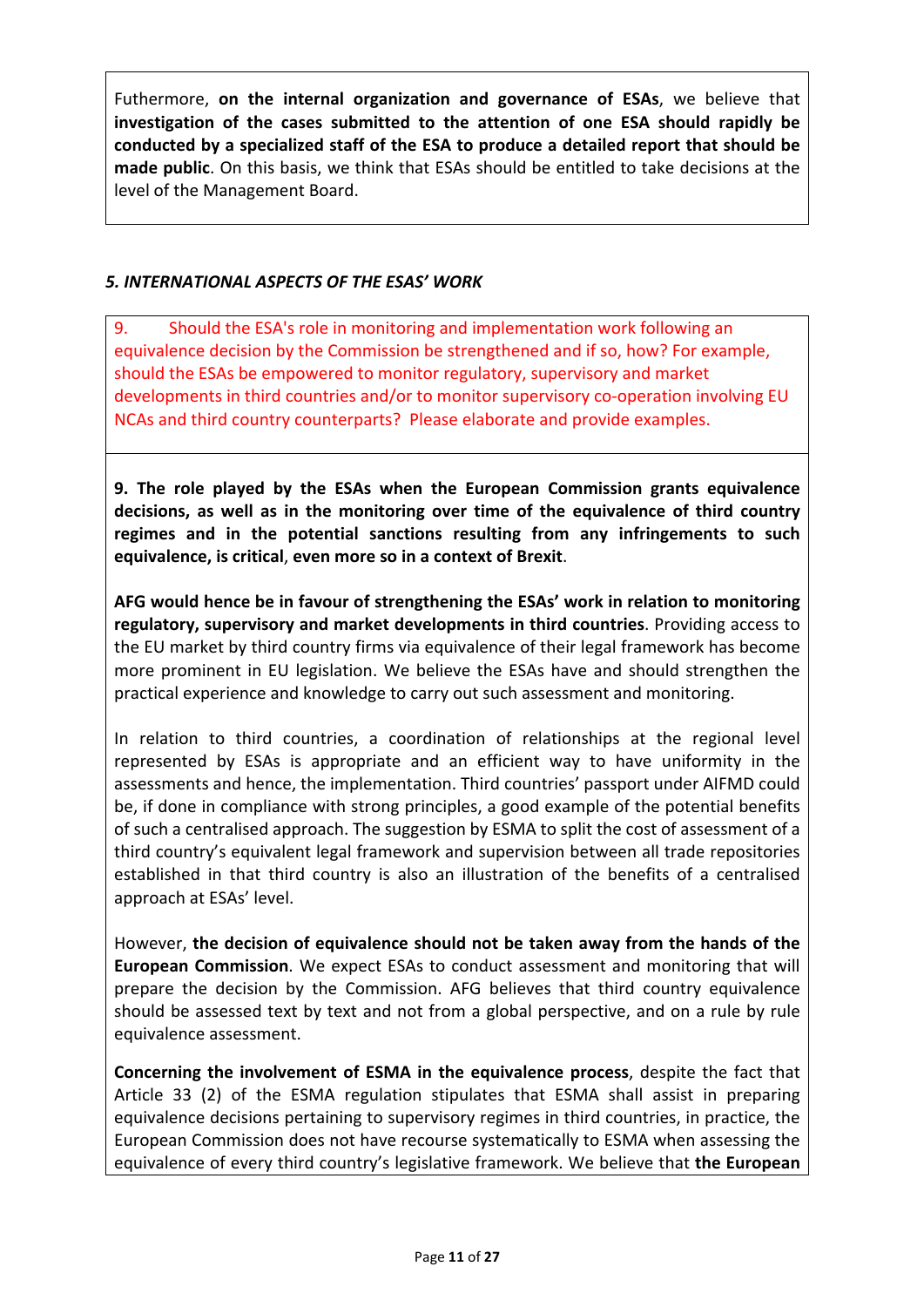**Commission should rely on a technical advice prepared by ESMA in a systematic way when and before deciding on the equivalence of a third country's legislative framework**.

**Concerning the follow‐up to equivalence decisions**, **ESMA's role should be strengthened in the ESMA Regulation to allow it to monitor the equivalence decision on an on‐going basis** so that it can ensure that such a decision is still valid in case of relevant regulatory changes in European legislation as well as in the case of changes in the legislative framework of the third country. Technically, every 3 years at least and more often in sensitive cases, ESMA should issue a report analyzing those significant changes and their impact on the equivalence decision. This obligation should be proportionate to the size of the third country's entities or activities concerned.

**ESMA could also be in charge of ensuring that adequate supervision is exercised by the third‐country authority in charge of the supervision of the concerned entity**. This would ensure a consistent approach on a paneuropean basis.

We would like to recall that **it is essential that EU institutions always ask for real reciprocity in particular in the market access before accepting equivalence**. This point is first a political one and we expect the Commission to take it in consideration. However, it does impact the extent of the assessment that ESAs are to provide in the preliminary work before proposing equivalence.

Finally, beyond the mere Brexit issue, and considering the central issue of the competitiveness of the EU regulatory framework at global level, it is critical to ensure more generally that ‐ as a rule ‐ within the ESAs only staff from Member States, at any position level, work on the files, including among others on equivalence decisions for third countries

In a more general fashion, we urge for more transparency in the area of recruitment of ESMA staff. It is essential that a strict equality of treatment is applied during the recruitment process regardless of the citizenship and in particular as regards Détachés conditions.

### *6. ACCESS TO DATA*

10. To what extent do you think the ESAs powers to access information have enabled them to effectively and efficiently deliver on their mandates? Please elaborate and provide examples.

11. Are there areas where the ESAs should be granted additional powers to require information from market participants? Please elaborate on what areas could usefully benefit from such new powers and explain what would be the advantages and disadvantages.

**10.** Reporting is burdensome and hence costly for market participants especially due to the **various layers of competing reporting frameworks partially covering the same scope but developed independently under specific regulation: AIFMD, MIFID/MIFIR, SFTR, EMIR, SRD etc**. The existence of six trade repositories is another obstacle to having an aggregated view, which is necessary both for regulators and participants.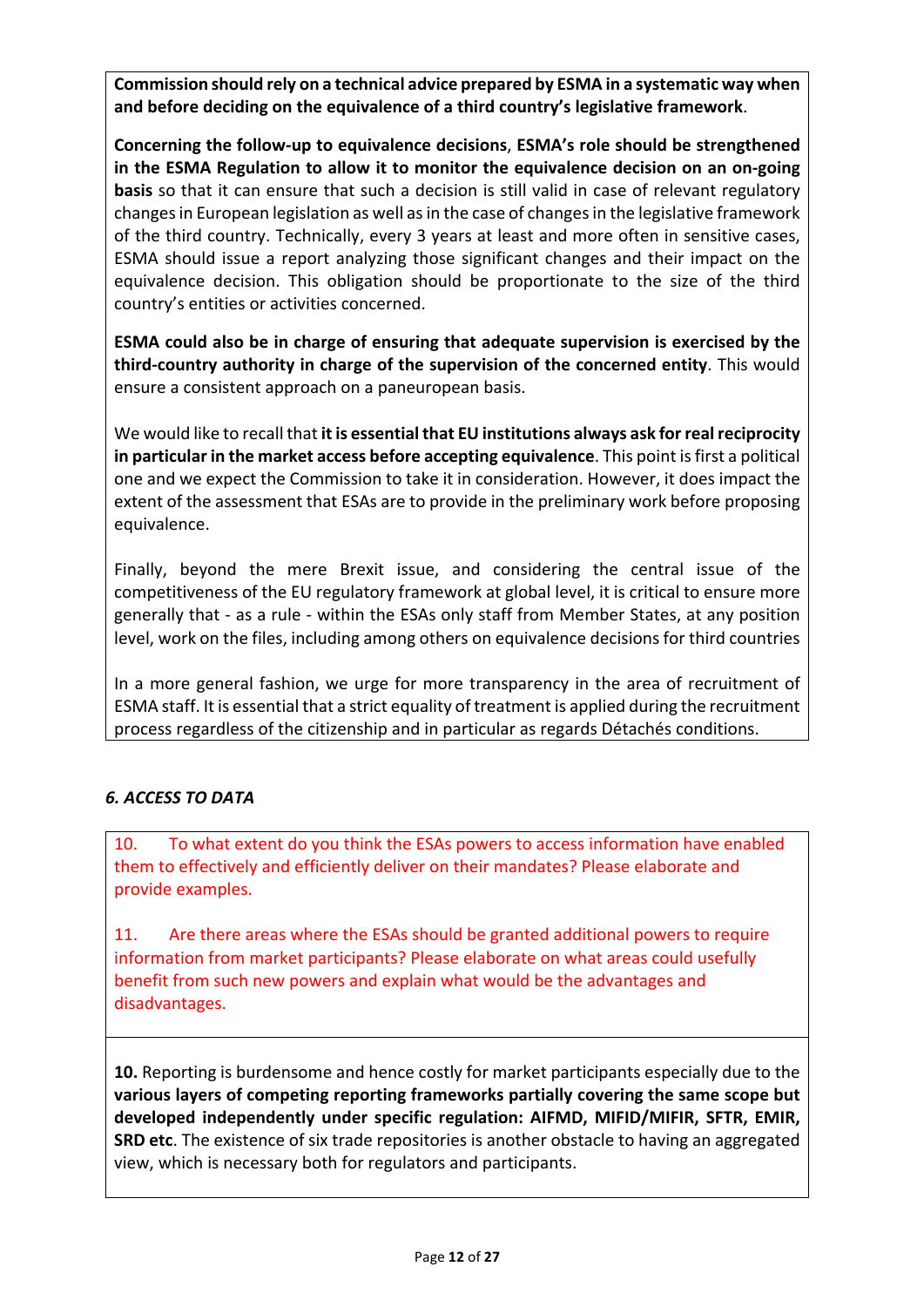Ultimately, the ESAs are not in a position to use all this data. We would refer to **ESMA's Consultation Paper on its technical advice to the Commission on fees for trade repositories under SFTR and on certain amendments to fees under EMIR (December 19, 2016) which states in paragraph 60** that there is no clear view on the number of reported and outstanding trades two years after the implementation of EMIR reporting. Market participants argue as well that there is still no consolidated tape providing a comprehensive view of transactions.

We believe that modern technology will help to ease the current problem of reporting to authorities. In this sense it would be important to build **a new architecture with one central point of collection**. This hub would receive all fields that have to be reported under one or the other regulation. Authorities, ESAs as well as NCAs and other stakeholders, would have appropriate rights to load whatever is in their own scope. Clearly the investment necessary for **this central data basis should be made at the level of ESAs to avoid duplication**.

**11.** We agree with the principle that authorities should strive to share information gathered from firms before asking for the same information on multiple occasions from financial market participants.

**Except for activities that are directly supervised by ESMA, the local supervising body should be the unique authority entitled to ask for data from market participants**. For activities supervised by NCAs, information flows have to come through NCAs. We believe that it should be possible to grant ESAs a power of injunction on NCAs for the transmission of data. In any case, requiring the collection of new data must have a legal basis. If there is a central hub where data of all contributors are collected with accesses granted to NCAs as well as ESAs, the question is a simple definition of authorisations, both direct and full or restricted and subject to validation.

# *7. POWERS IN RELATION TO REPORTING: STREAMLINING REQUIREMENTS AND IMPROVING THE FRAMEWORK FOR REPORTING REQUIREMENTS*

12. To what extent would entrusting the ESAs with a coordination role on reporting, including periodic reviews of reporting requirements, lead to reducing and streamlining of reporting requirements? Please elaborate your response and provide examples.

13. In which particular areas of reporting, benchmarking and disclosure, would there be useful scope for limiting implementing acts to main lines and to cover smaller details by guidelines and recommendations? Please elaborate and provide concrete examples.

AFG would see considerable merit in **further developing the Single Rule book in the area of reporting requirements**. Asset managers and investment funds face multiple and often inconsistent reporting requirements. We would be in favour of a streamlining exercise by the ESAs of reporting obligations under different pieces of legislation and believe a standardisation of formats and protocols would increase efficiency for market participants.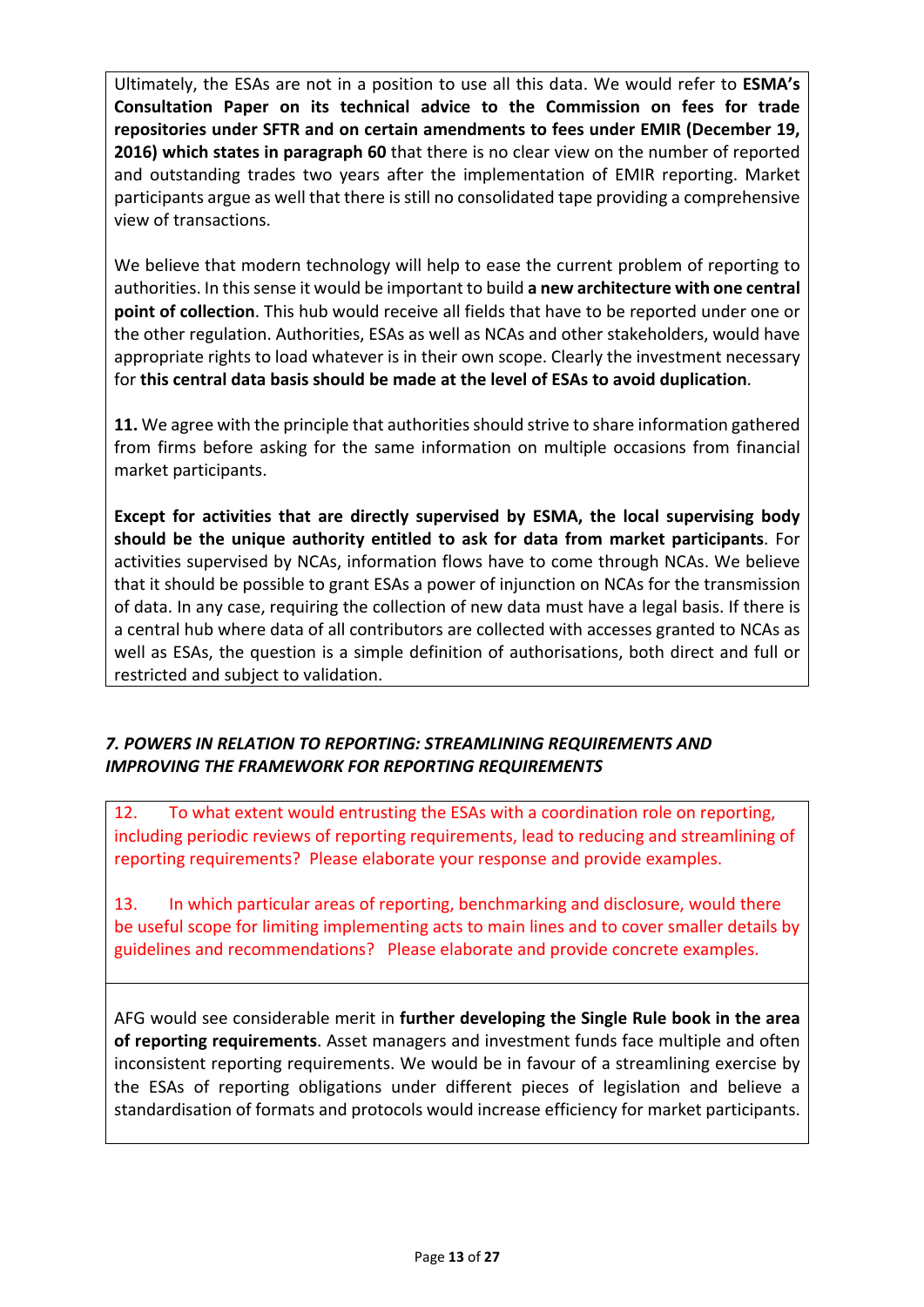**Reporting must be fully standardised in terms of content, timing, format, transfer. We would strongly welcome the reinforcement of a consolidated tape with the objective of avoiding:** 

- **Multiple national data reporting to different national regulators, in different formats although on the same data**
- **Heterogeneous data reporting based on various pieces of EU legislation although on similar data**

Such a consolidated tape would not only increase operational efficiency for firms, but would also give supervisors more complete and comparable data sets, allowing them to identify and manage cross‐border risks more effectively. In our view, the Commission should in the first place develop a regulatory approach to streamlining of the reporting requirements. In parallel to this ambitious regulatory remit, however, we think that certain targeted improvements can be achieved by a stronger coordination at ESAs level. This would be particularly relevant for the standardisation of data contents and formats to enable consolidation and processing of the reports at the European level with due consideration of the work on identifying potential data gaps currently conducted by IOSCO.

Such a project should only go ahead if and when there has been made a proper analysis, finding that it would be both realistic and cost efficient to set up such a system and the data being provided is capable of being analysed effectively.

We believe the industry has been effective in creating a tripartite template enabling asset managers and insurers to efficiently communicate data necessary for mandatory reporting under Solvency 2. This shows that it takes time to build a useful template that is satisfactory for all participants. This type of initiatives should be acknowledged by authorities and promoted as a common standard but not made mandatory.

### *8. FINANCIAL REPORTING*

14. What improvements to the current organisation and operation of the various bodies do you see would contribute to enhance enforcement and supervisory convergence in the financial reporting area? How can synergies between the enforcement of accounting and audit standards be strengthened? Please elaborate.

15. How can the current endorsement process be made more effective and efficient? To what extent should ESMA's role be strengthened? Please elaborate.

**14. IFRS 9 is a striking example of the negative impact of the current process of empowerment for accounting standards**.

IFRS 9 requires holders of open funds, UCITS or AIFs, to show any variation of valuation in the profit or loss account. It means that, contrary to a regularly reaffirmed principle with funds, there will be a breach of neutrality depending on the way investments are made. If through a fund, there is no choice in accounting method or if held directly the investor will have choice to prefer amortised cost for some bonds or profit and losses through Other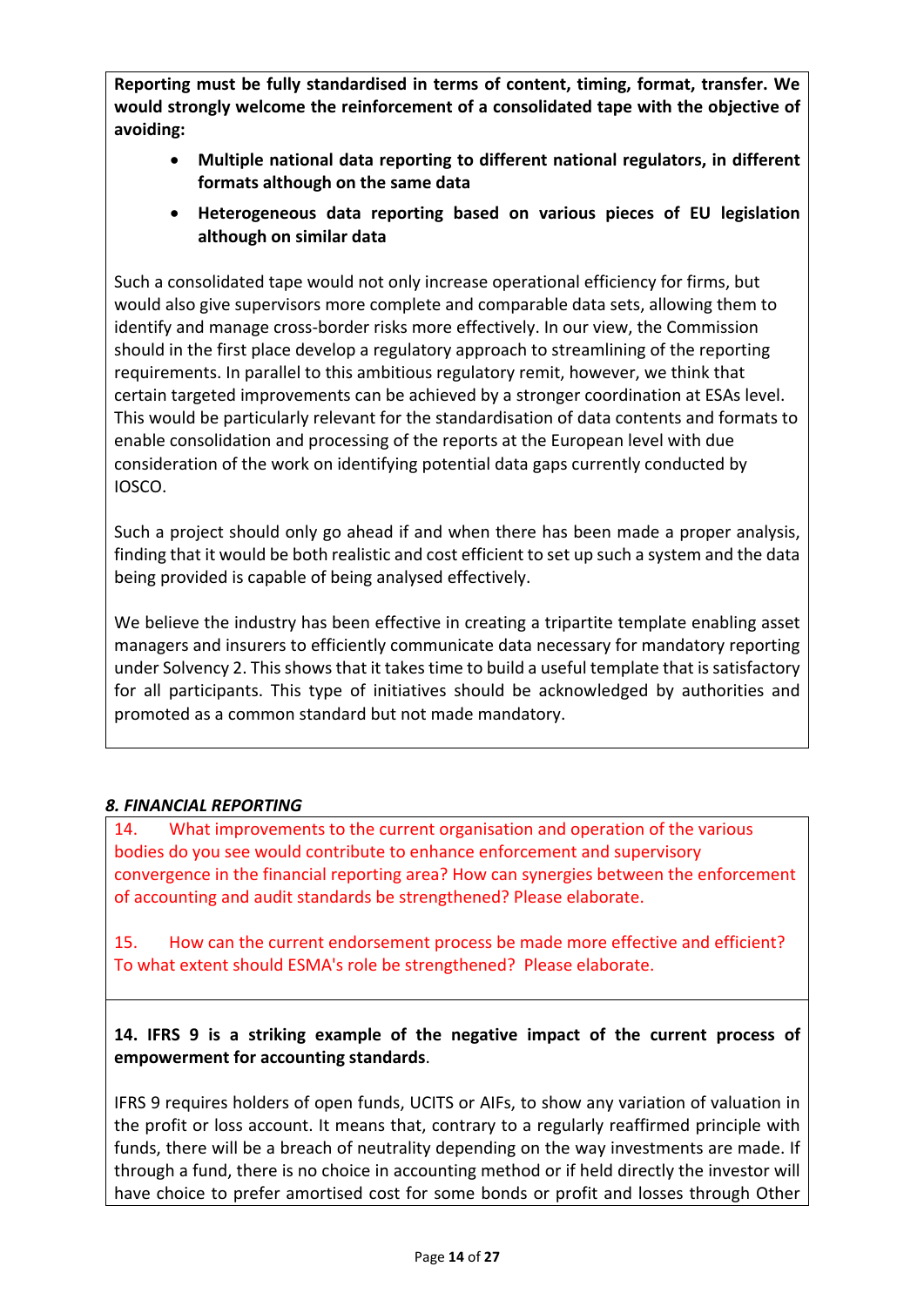Comprehensive Income for some equities. This is extremely worrying, especially for all long term investors who do not want to introduce apparent volatility in their result simply because they hold their investment in a fund.

As a result, IFRS 9 will illogically force long term investors to allocate more to bonds and give up instead of equity and investments funds. When investing in a fund under IFRS 9, the unrealised gains or losses will have to be registered in the yearly income (i.e. profit or lossL), irrespective of the investment horizon. Given this discrimination of funds, long-term investors might redeem significant amounts of out of EU funds and more generally reduce their exposure to equity as, unlike bonds, direct exposure to equity does not allow to recycle profit, i.e. to have realised gains or losses added to the profit and loss account.

IFRS 9 will therefore narrow investment options for such actors and make it more difficult for them to fulfil their legal obligation. It also goes against the objectives of the Capital Markets Union, as it will discriminate indirect investment via investment funds compared to direct holding, penalise long‐term investors holding equity and reinforce the debt bias in the EU.

This issue had been pointed out at the earliest stage of the process and taken into consideration by EFRAG in its report. However, it was necessary to fully endorse the obligation rather than any modifications being introduced to amend and clarify the norm. It shows that the process is not satisfactory and we believe that the intervention of ESMA, though making the process more complex, may help. The trouble with IFRS 9 is that the rationale for this absence of choice according to the type of investment held through the fund relies on the definition of equity and bonds which is not the subject of IFRS 9 but of IAS 32 which has not been modified.

**15.** We further think that **the role of EFRAG should be reinforced with an obligation for the Commission to address all the points and reservations raised in EFRAG's report**.

In that process, we believe that **ESMA should be asked to advise the Commission before endorsement**. The European Commission should then be given the powers to endorse partially or fully the standards, or of course reject them.

Finally, we agree that differing applications of common accounting standards lead to unlevel playing field and regulatory arbitrage that should be prevented.

### **B. NEW POWERS FOR SPECIFIC PRUDENTIAL TASKS IN RELATION TO INSURERS AND BANKS**

### *1. APPROVAL OF INTERNAL MODELS UNDER SOLVENCY II*

16. What would be the advantages and disadvantages of granting EIOPA powers to approve and monitor internal models of cross‐border groups? Please elaborate on your views, with evidence if possible.

It does not seem appropriate.

### *2. MITIGATING DISAGREEMENTS REGARDING OWN FUNDS REQUIREMENTS FOR BANKS*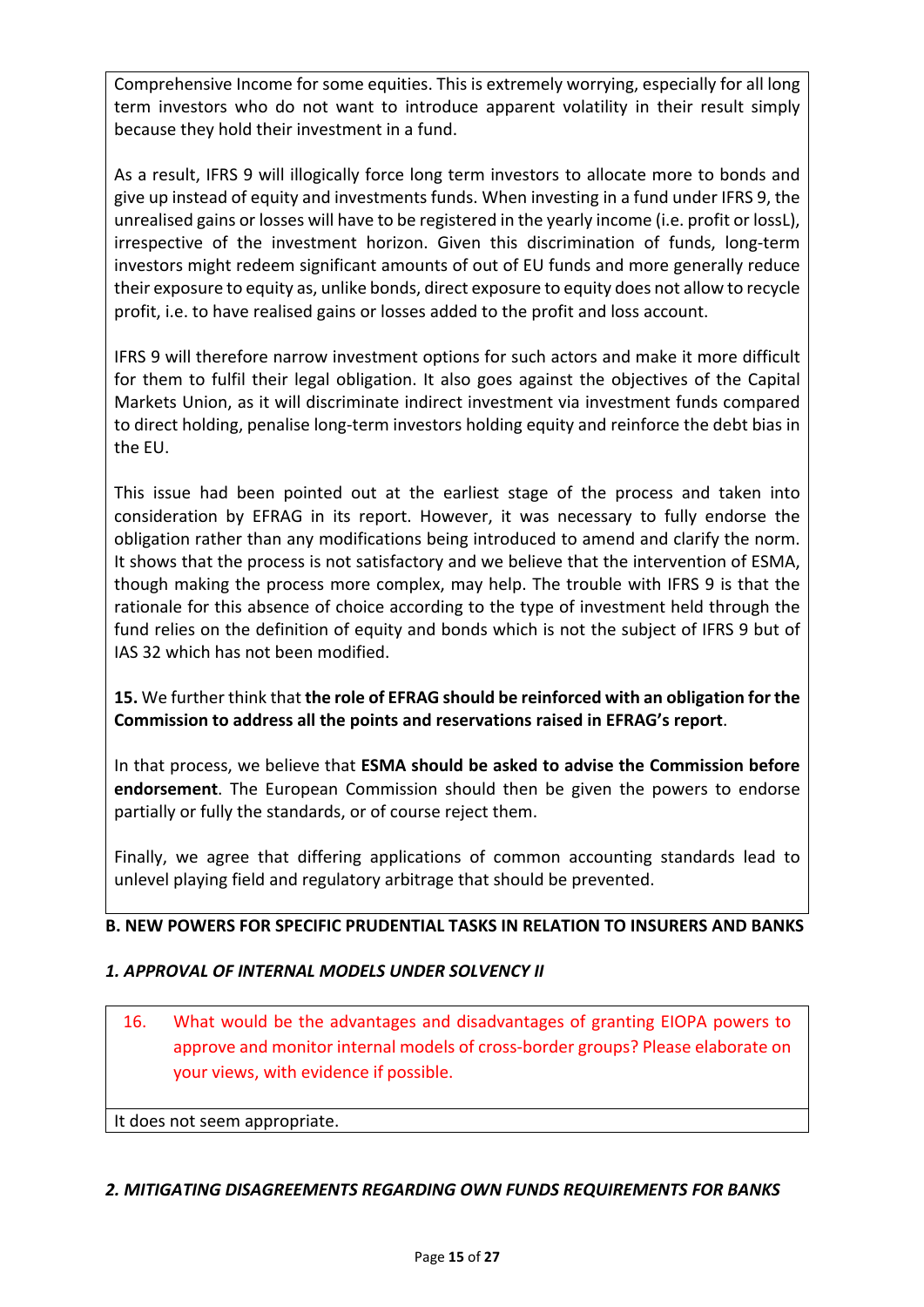17. To what extent could the EBA's powers be extended to address problems that come up in cases of disagreement? Should prior consultation of the EBA be mandatory for all new types of capital instruments? Should competent authorities be required to take the EBA's concerns into account? What would be the advantages and disadvantages? Please elaborate and provide examples.

N/A

# *3. GENERAL QUESTION ON PRUDENTIAL TASKS AND POWERS IN RELATION TO INSURERS AND BANKS*

18. Are there any further areas were you would see merits in complementing the current tasks and powers of the ESAs in the areas of banking or insurance? Please elaborate and provide examples.

N/A

# **C. DIRECT SUPERVISORY POWERS IN CERTAIN SEGMENTS OF CAPITAL MARKETS**

19. In what areas of financial services should an extension of ESMA's direct supervisory powers be considered in order to reap the full benefits of a CMU?

20. For each of the areas referred to in response to the previous question, what are the possible advantages and disadvantages?

21. For each of the areas referred to in response to question 19, to what extent would you suggest an extension to all entities or instruments in a sector or only to certain types or categories?

Please elaborate on your responses to questions 19 to 21 providing specific examples.

We agree with the European Commission that stronger supervision can help overcome market fragmentation and is a natural step towards achieving a successful Capital Markets Union. However, care should be taken that any such transfer in the future be fully justified, both on a cost / benefit analysis and in terms of governance, accounting and subsidiarity. If further tasks are given to ESMA, this extension of responsibilities should be matched with adequate powers and tools to adequately conduct new supervisory tasks.

**Areas of financial services where AFG could see an extension of ESMA's direct supervisory powers**:

‐ There could be a role for ESMA in implementing a **centralised hub for regulatory reportings collected from NCAs**. Current and pending reporting requirements (data,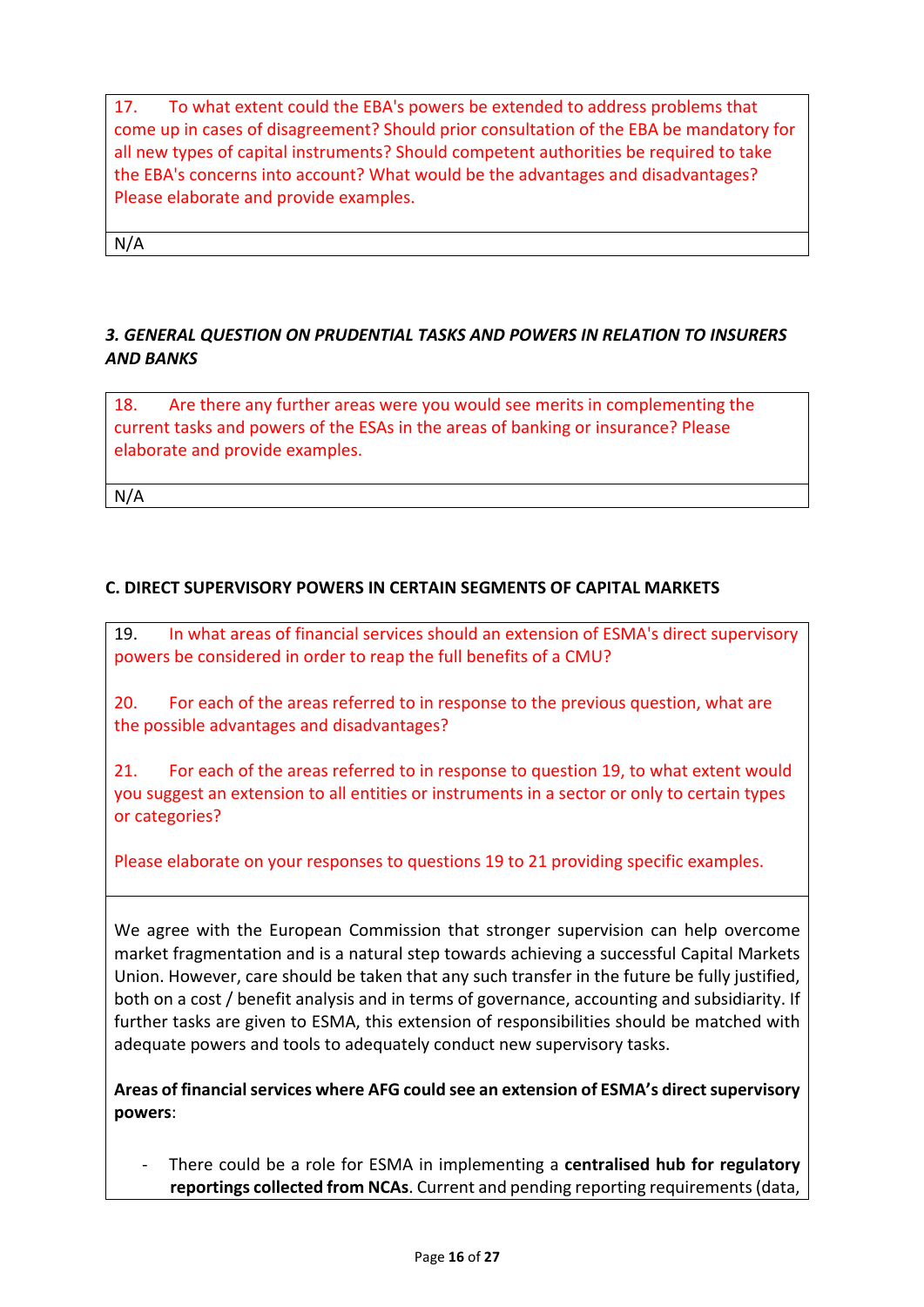formats, channels) vary under EMIR, MiFID, SFTR and AIFMD. Market transactions are subject to different regulations, each of which have their own reporting. There is therefore a need for a horizontal approach in this area, and ESMA is best placed to be able to put this in place. The advantages of such a hub are two‐fold. On the one hand, regulators would benefit from a pooled resource rather than having to put in place their individual national resources. On the other hands, market participants would gain in terms of IT investments as a centralised hub would simplify the task of reporting in one unique and standardised manner.

- ‐ For flexibility purposes and as recently shown in the context of the implementation of variation margins under EMIR, there would be merit in considering the **possibility of giving the European Supervisory Authorities the power to adjust the implementation of a rule through mechanisms such as "no‐action letters"**.
- ‐ **ESMA could also be granted direct supervisory powers on critical benchmarks administrators, given their obvious pan‐European importance**.

In terms of the three examples provided in the European Commission's consultation paper:

# **1) Direct supervision of data providers**:

We believe **ESMA should supervise data providers to the largest extent possible**. We fully support the idea of a single consolidated tape and the aggregation of data of different trade repositories which would allow for a more comprehensive view of the markets. We believe that ESMA is best placed to organise and run such instruments and agree that CTPs, ARMs and APAs are part of the chain. We are also of the view that **commercial market data vendors should also be under the supervision of ESMA** as there are a number of questions over their commercial practices (frequent bundling of services), their legal documentation (exemption of liability on their part), their definition of the service provided (temporary access to data without possibility of keeping what has been loaded when contract ends).

# **2) Pan‐European investment fund schemes**:

We believe that the current architecture of European investment funds works well, whereby funds are distributed in the EU through passport mechanism with the home NCA agreeing and supervising and the host NCA receiving a notification and being able to ask for complementary information. While the rules of some funds such as ELTIFs and EuVECA/EuSEFs are harmonised under EU law, taxation is a matter of national competence.

**We are hence firmly opposed to direct supervision of ESMA on investment.**

First, even if the rules of several types of funds are harmonized by EU laws, **some large areas remain regulated by national law** such as taxation and retail investors appeal dispositions.

Second, **proximity of local NCAs is key**  for better protection of retail investors as financial literacy, market experience, sensitivity to inflation, volatility, capital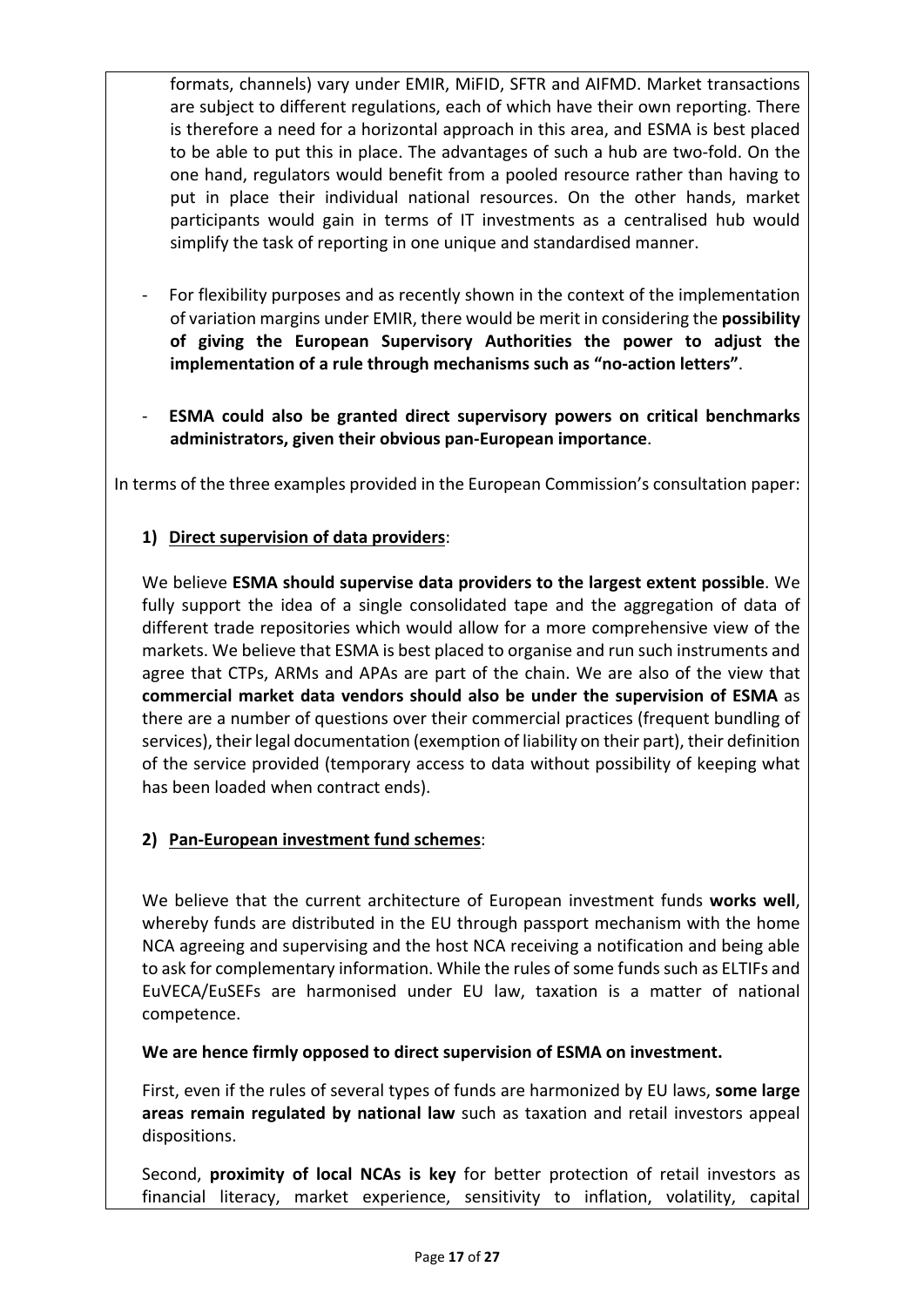protection, amongst others, can vary considerably from one country to another. The example of the UCITS Directive is instructive in this regard. While providing for harmonised product rules especially regarding eligible assets and investment limits, the UCITS Directive does not follow the principle of maximum harmonisation and thus still gives flexibility to national regulators. Many aspects of the UCITS regime, especially those not subject to more detailed rules at Level 2, have been implemented differently at national level. This is the case for instance for the necessary arrangements for subscription and redemption of fund units, liquidity management tools available to UCITS or requirements for regulatory reporting on the use of derivative instruments. However, we would clearly point out that any flexibility provided by the EU regulatory framework should not lead to introducing additional requirements at national level that do not appear to address specific investors' needs. For instance, rules related to offering documentation, marketing activities and discretion as to the implementation of specific rules. ESMA already contributes to the **practical alignment of the national approaches by issuing guidelines and opinions**. Under the current legal framework, this approach appears to be the **best option for achieving an incremental convergence of UCITS standards** (and to pave the way for a more integrated supervision of UCITS in the long run).

Third, separating the authorization process between ESMA and NCAs could only lead to **longer delay and heavy administrative costs for the industry and for ESMA** (recruiting staff to deal with the administrative tasks and dealing in all languages in the EU for instance), which are not in the interest of European supervision.

Fourth, the need for retail products like UCITS to establish documentation in the language of the country in question is another reason why direct supervision by ESMA of pan‐European investment fund schemes would be inappropriate. ESMA does not have the capacity to prepare documentation in all EU languages

Last, there is **no such thing as pan European or systemic funds as opposed to others**. Here the parallel with the banking system and the distinction between systemic and non systemic banks is not relevant. Almost all the funds are distributed to both retail customers and wholesale markets

**Given the above, bundling of supervisory powers over UCITS at EU level is therefore not at all appropriate in our views**.

**As regards AIFs, these vehicles are not subject to harmonised product rules at EU level and therefore, cannot be considered suitable for direct supervision**.

The same applies to the supervision of UCITS managers and AIFMs as their activities are neither fully harmonised nor considered systemically relevant.

### **3) Post‐trading market infrastructures**:

**Concerning CCPs, we are convinced that their cross border activity and their extreme importance in terms of financial stability justify a reinforced supervision under ESMA**. We think that the college of supervisors is an excellent way to get the position of all concerned regulators, but we agree that ESMA ought to be the head of the college and in a position to ultimately decide in close cooperation with the central bank that ensures access to liquidity. Since there will be resolution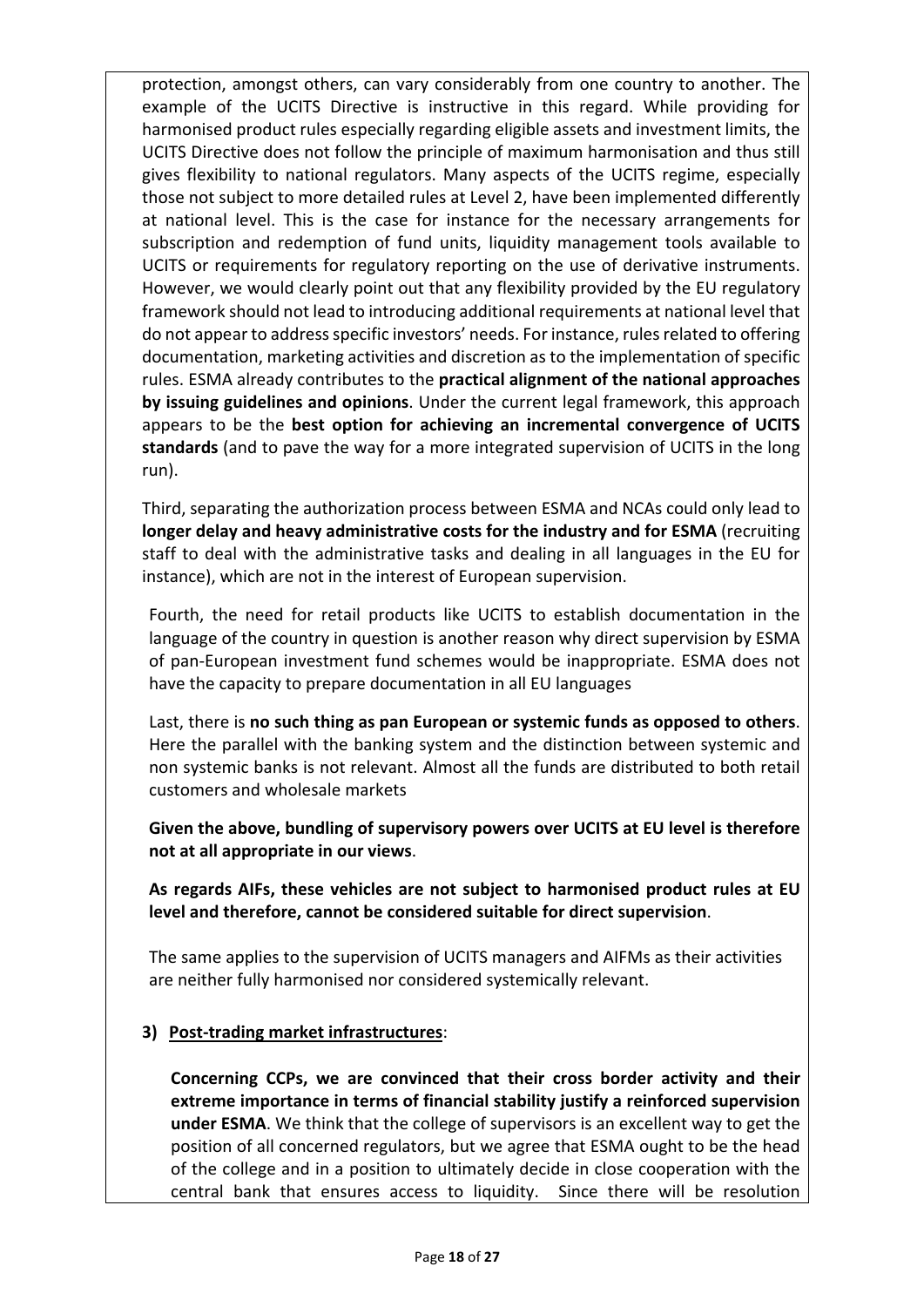authorities for CCPs, we further think that the articulation between ESMA and these national authorities should be clarified in the text proposed by the Commission on resolution of CCPs. Our concern extends to the capacity of € authorities to have a say on the clearing of  $\epsilon$  denominated transactions: EU lacks the instruments the US have established to gain competence over all transactions crossing their borders or using their currency.

# **II. GOVERNANCE OF THE ESAS**

22. To what extent do you consider that the current governance set-up in terms of composition of the Board of Supervisors and the Management Board, and the role of the Chairperson have allowed the ESAs to effectively fulfil their mandates? If you have identified shortcomings in specific areas please elaborate and specify how these could be mitigated.

23. To what extent do you think the current tasks and powers of the Management Board are appropriate and sufficient? What improvements could be made to ensure that the ESAs operate more effectively? Please elaborate.

24. To what extent would the introduction of permanent members to the ESAs' Boards further improve the work of the Boards? What would be the advantages or disadvantages of introducing such a change to the current governance set-up? Please elaborate.

25. To what extent do you think would there be merit in strengthening the role and mandate of the Chairperson? Please explain in what areas and how the role of the Chairperson would have to evolve to enable them to work more effectively? For example, should the Chairperson be delegated powers to make certain decisions without having them subsequently approved by the Board of Supervisors in the context of work carried out in the ESAs Joint Committee? Or should the nomination procedure change? What would be the advantages or disadvantages? Please elaborate.

**22‐24 ‐ We concur with the opinion that the current governance of ESAs could and should be enhanced**. The composition of the Board is a representation of the EU functioning with one NCA of each Member State having a seat. We believe that it is not the most efficient way for ESAs to work, if we keep in mind that they are more technical than political bodies, placed under supervision of the European Parliament and the Council (see recital 10 of the regulations establishing ESAs).

What is expected from ESAs is to act with more rapidity, pro-activeness and determination in their role to ensure converging implementation of EU regulations and to develop a common supervisory culture among Members States. A more extensive use of existing tools, the creation of new ones like no‐action letters or safe harbour rules would participate to improving the current situation. A reform of the governance of ESAs is also commendable.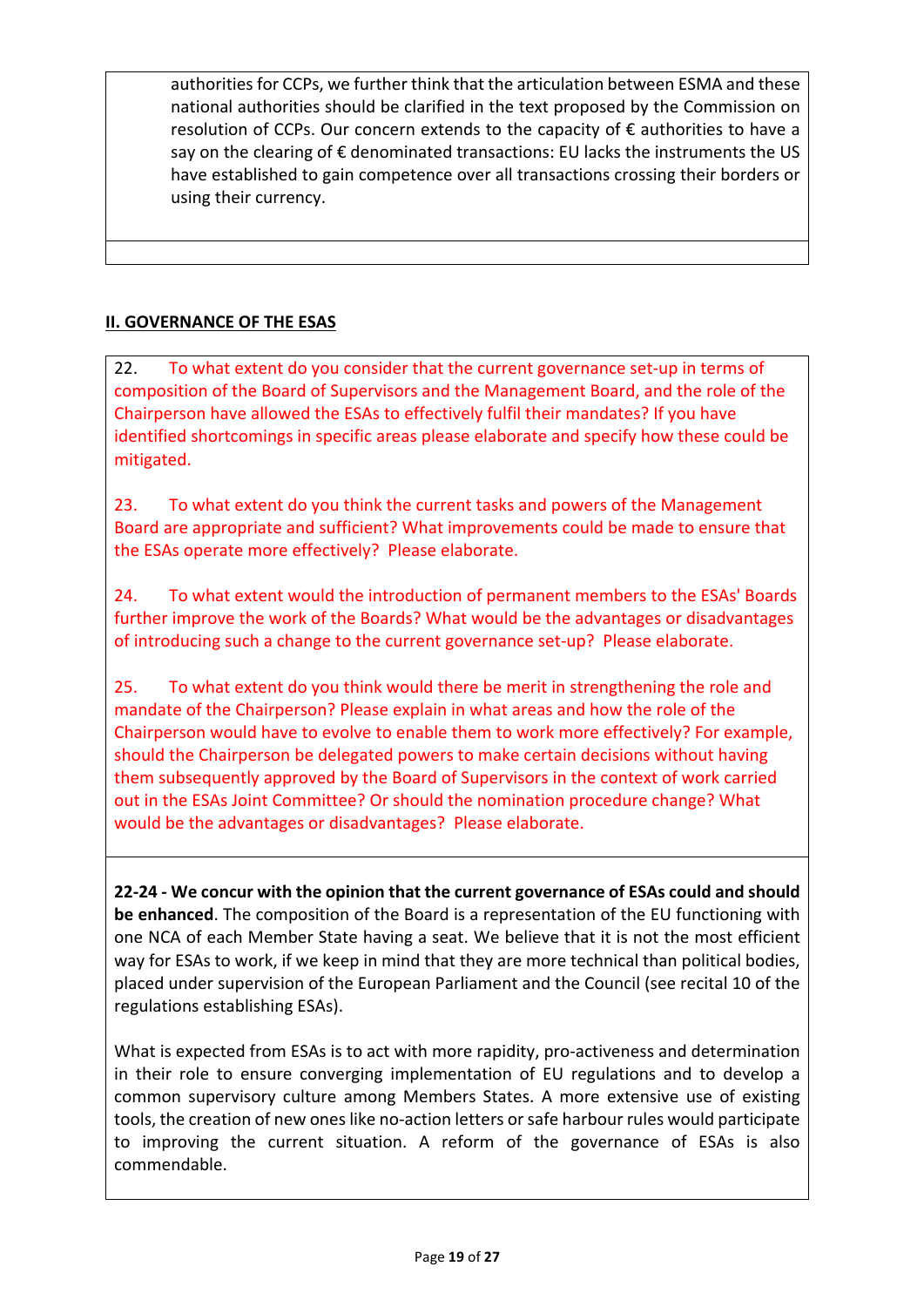**First and beforehand, the deadline attached to this consultation being rather short considering the issues at stake, as a first step and before taking any major institutional reform, we favour appointing a "Committee of Wisepersons" (Lamfalussy or de Larosière type) gathering independent personalities to give proper thinking to the ESA's new governance and to build up concrete proposals**.

However, we are of the views that the following improvements should be **explored:**

#### 1) **reinforcing the role of the Management Board**:

A concentrated Board with decision powers (it could be named an enhanced Management Board or a Management Committee) remaining accountable to the large Board of Supervisors, would facilitate the process for quicker and clearer positions to be taken. The other key point would be that the Management Committee would have as part of its DNA to constantly review and re-assess its positions, knowing that markets are moving fast and that peculiarities of one or another Member State must be recognised through an adjustment of the lower level rules.

How would this Management Committee be composed? To evidence its direct accountability to the existing Board of Supervisors, we think that it is for the Board to appoint the members of the Management Committee. They should not be too numerous. They should represent their NCA and we believe that a clear rule should be established that larger financial markets have a permanent seat while a majority of the seats should be attributed on a rotation basis for a period of one year to other Member States. We think that the composition should respect the representativeness of Member States that are not within the Eurozone, at least one seat being reserved in this respect. We think that the Management Committee should meet on a frequent basis, fortnightly for example, and that would make it a quasi-full time job to be a member. The members should be able to participate to meetings with the staff of the concerned ESA. However, they would not be under the supervision of the Chairperson nor the Executive Director of the ESA who would be the only members of the staff to participate to the Management Committee as members.

What about powers of the Management Committee? Compared to the existing Management Board, it would have powers extending further than budget, staff and work plan as currently defined under article 47 of the ESAs regulation. Instead of defining new specific missions for the Management Committee, we believe that the more pragmatic approach would be to start on the basis of a delegation by the Board of Supervisors and a clear definition in each field if the delegation is for action (and reporting to the Board afterwards) or for preparation and advice for a decision to be taken by the Board. Typically, we feel that peer reviews, which we recommend to be transversal and aiming at identifying and promoting good practices, could be more efficiently conducted under the supervision of the Management Committee. The follow-up of recommendations to comply with guidelines and the monitoring of deadlines for implementation of the EU single rulebook would also, in our opinion, benefit from a closer supervision that would be made by the Management Committee.

2) **Extending the qualified majority vote to all strategic decision of the management board** which is currently limited to some decisions (adoption of technical standards, guidelines and recommendations, budget). For example for the expression of an opinion whatever its nature (letters to external parties, opinions and questions &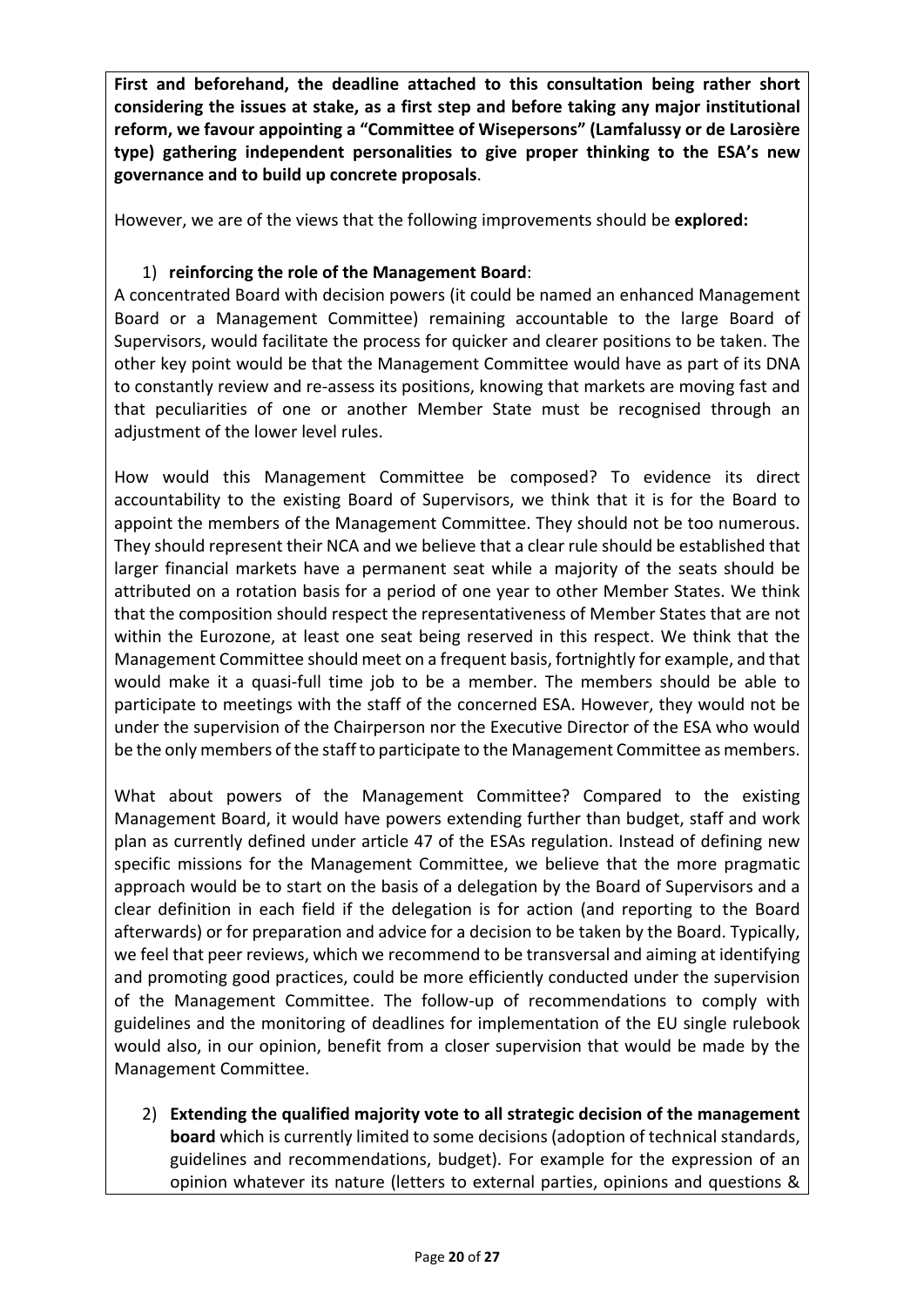answers), i.e. texts which are a non‐negligible part of ESMA's text production and often have a strong impact on market participants as well as on NCAs. We would support a change in the voting system to make sure that financial sector is fairly represented in accordance with its size; we would suggest to change the rule for qualified majority where one NCA vote should be balanced in accordance with the size of the market the NCA stands for.

**25.** Role of the Chairperson: We believe that the ESAs should remain collective bodies and the staff of the ESAs, as well as the Chair, who are technicians who prepare meetings and decisions, should not vote. We do not support the idea of mixing functions that would make the governance more opaque.

Other point: As regards the governance of the ESRB, we consider it should be rebalanced to ensure a fair balance between Central Banks/banking supervisors, insurance supervisors and securities regulators since the ESAs are currently underrepresented in the current governance set up of the ESRB.

### *STAKEHOLDER GROUPS*

26. To what extent are the provisions in the ESA Regulations appropriate for stakeholder groups to be effective? How could the current practices and provisions be improved to address any weaknesses? Please elaborate and provide concrete examples.

AFG is of the view that **the role and concrete functioning of stakeholder groups should be enhanced**. In the context of ESMA, we do not believe that the functioning of ESMA stakeholder group adequately matches ESMA's increasing powers.

We believe that, in order to be most relevant to the ESAs, the role of the stakeholders groups should not be limited to replies to consultations. Instead, stakeholders groups should preferably be involved at an earlier stage of the process with a view to providing advices to the ESAs on key topics as the policies are being formulated before they are submitted to public consultations. Stakeholders are most impacted by the decisions taken by legislators and regulators and their opinion being taken into account is necessary for good regulation. Whilst acknowledging the importance of preserving political decisions and intentions of legislators, implementation will certainly be more efficient if participants are adequately involved. Given the broad range of expertise they represent, stakeholders groups might also play a useful role in giving 'early warnings' on evolutions in the financial markets that may require action from the ESAs.

We believe it would be beneficial to have **more transparency about the criteria being used to select the members of the stakeholder groups**. In general, the current composition of the stakeholders groups ensures a relatively balanced representation of stakeholders in the relevant sectors, although it could be argued that, given its economic importance, the asset management industry in general is underrepresented within the ESMA Stakeholders Group.

There are a few suggestions in the practical organisation of the stakeholders group which we would also put forward: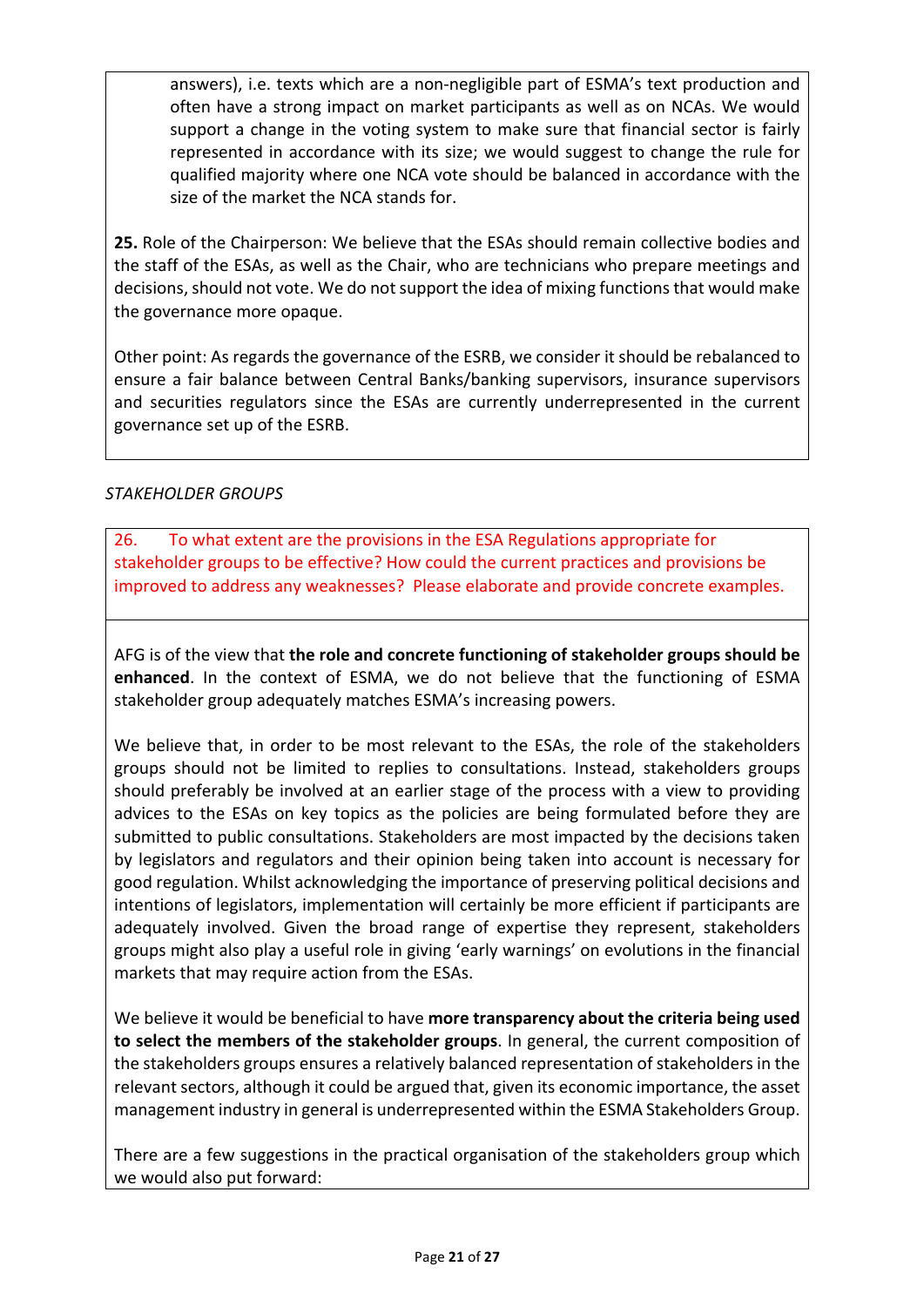- Stakeholder groups should meet more often and should receive their material well in advance.
- A "Europe category" should be available for European trade bodies in the stakeholders group. For example, a Belgian citizen working in an European trade association should be listed as "European".
- Meetings can be very large, involving the members of the Group and all national competent authorities. This does not lend itself to effective exchanges of views. Anyone attending meetings of the Groups should be expected to participate actively rather than being there "just to listen". Members of Stakeholder Groups also need to be given adequate time to consider issues which are put before them and not just be given a matter of days of consideration.
- If and when the Stakeholder Groups take a formal, public position on an issue which the ESAs do not follow, we believe it is essential for the ESAs to explain why this is the case.

On a separate but related matter, we also believe that ESAs need to be more transparent about their internal organisation, which we consider unsatisfactory. As well as the general stakeholders group, 10 different consultative working groups attached to 10 of the 14 existing standing committees have been set up in all three ESAs. In addition ESMA's organigram is, in our view, not very comprehensive (no names and contact details are available).

# **III. ADAPTING THE SUPERVISORY ARCHITECTURE TO CHALLENGES IN THE MARKET PLACE**

27. To what extent has the current model of sector supervision and separate seats for each of the ESAs been efficient and effective? Please elaborate and provide examples.

28. Would there be merit in maximising synergies (both from an efficiency and effectiveness perspective) between the EBA and EIOPA while possibly consolidating certain consumer protection powers within ESMA in addition to the ESMA's current responsibilities? Or should EBA and EIOPA remain as standalone authorities?

**27. We strongly support the current model of supervisory architecture and the separation of powers between the three authorities**. We believe the current sectoral supervision of the ESAs is effective as it allows for tailored supervisory approaches to particular business models and specificities of each financial sector. In this regard, the industry also benefits from sector‐specific expertise present at each ESA which can be availed also for regulatory purposes when developing technical regulatory advice or technical standards.

**The Joint Committee of the ESAs is, in principle, the appropriate forum for communication between the ESAs and the mechanism by which cross‐sectoral issues should be dealt with**. Interactions of the ESAs within the Joint Committee have increased in the past few years, also covering market intelligence projects such as the recent consultation on the use of big data by financial institutions. As pointed out in question 6, this Joint Committee needs to work better in future on cross-sectoral issues affecting European consumers and end investors.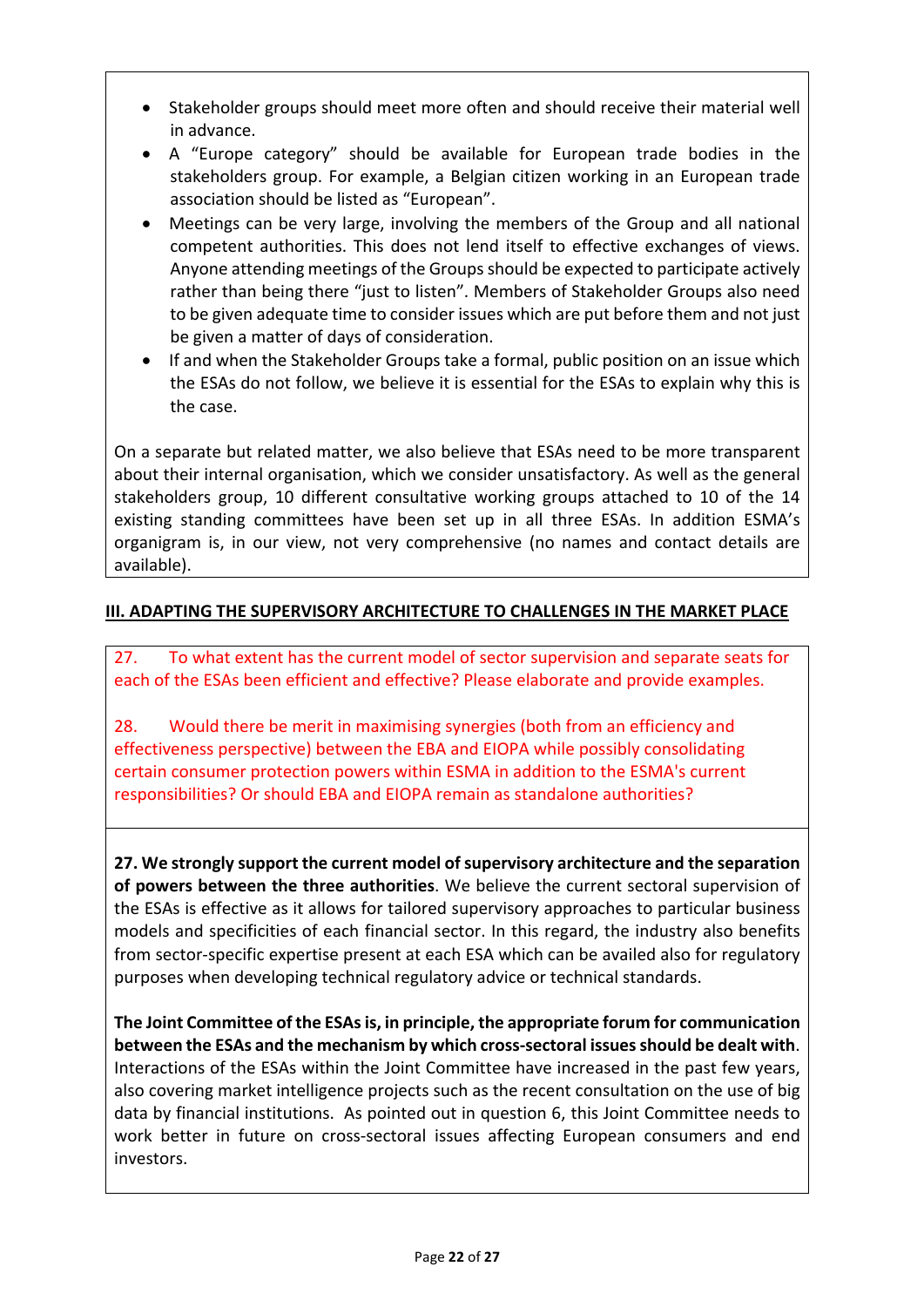As representatives of the fund management industry, with a model based on agency, we have at times struggled with **inappropriate spillover effects of banking regulation** to other sectors such as investment management. It is our view that any maximising of synergies between the different authorities could exacerbate this problem and it is therefore important that the ESAs keep their sector‐specific expertise.

For example, we have witnessed the EBA overstep its competences with regard to the remuneration of asset management entities. In preparing the review of the CRD/CRR package for the European Commission in the course of 2015, EBA has fundamentally challenged the proportionality principle applied to asset managers' remuneration as per the existing CRD requirements. **EBA's final guidelines on sound remuneration policies under CRD (EBA/GL/2015/22) of December 2015, accompanied by the related Opinion (EBA/Op/2015/25)**, both fail to sufficiently reflect the need for more appropriate remuneration structures in light of the unique "agency" nature of intra-group asset management activities, while grossly overstating considerations around group risk.

Moreover, the conclusions of EBA's analysis appeared to be at odds with ESMA's own previous interpretation of the sectoral AIFMD (and later UCITS) provisions applicable to the remunerations of asset managers, in their July 2013 Guidelines on sound remuneration policies under AIFMD. The different interpretations by the ESAs on some of the same remuneration principles applicable to asset managers prompted ESMA to review its 2013 Guidelines for AIFMs and prepare the respective UCITS‐related ones under a compromise. Even though, ESMA's own outcome in the form of consolidated remuneration Guidelines for UCITS and AIF management companies published in March 2016 provide clarity on rules applicable to asset managers within a group context, ESMA's own interpretation, we feel, has inevitably and inappropriately been tainted by the views of bank supervisors.

**28. We disagree with the suggestion of a merger between EBA and EIOPA**. The three standalone authorities must remain to ensure a balance between the three sectoral authorities, the market participants of the three sectors and in order to ensure a specific knowledge of each sector by a specialised sectoral supervisor. A twin peak model as contemplated in the consultation paper with one prudential supervisor and one conduct authority would be inappropriate in view of the breadth and complexity of financial markets in the EU. There is a natural risk that such a scope of supervisory function would shift the focus to a one size fits all approach and be less flexible to act according to the specific challenges and issues arising for respective market participants.

### **IV. FUNDING OF THE ESAs**

| 29. | The current ESAs funding arrangement is based on public contributions: |  |  |  |  |
|-----|------------------------------------------------------------------------|--|--|--|--|
|-----|------------------------------------------------------------------------|--|--|--|--|

- a) should they be changed to a system fully funded by the industry;
- b) should they be changed to a system partly funded by industry?

Please elaborate on each of (a) and (b) and indicate the advantages and disadvantages of each option.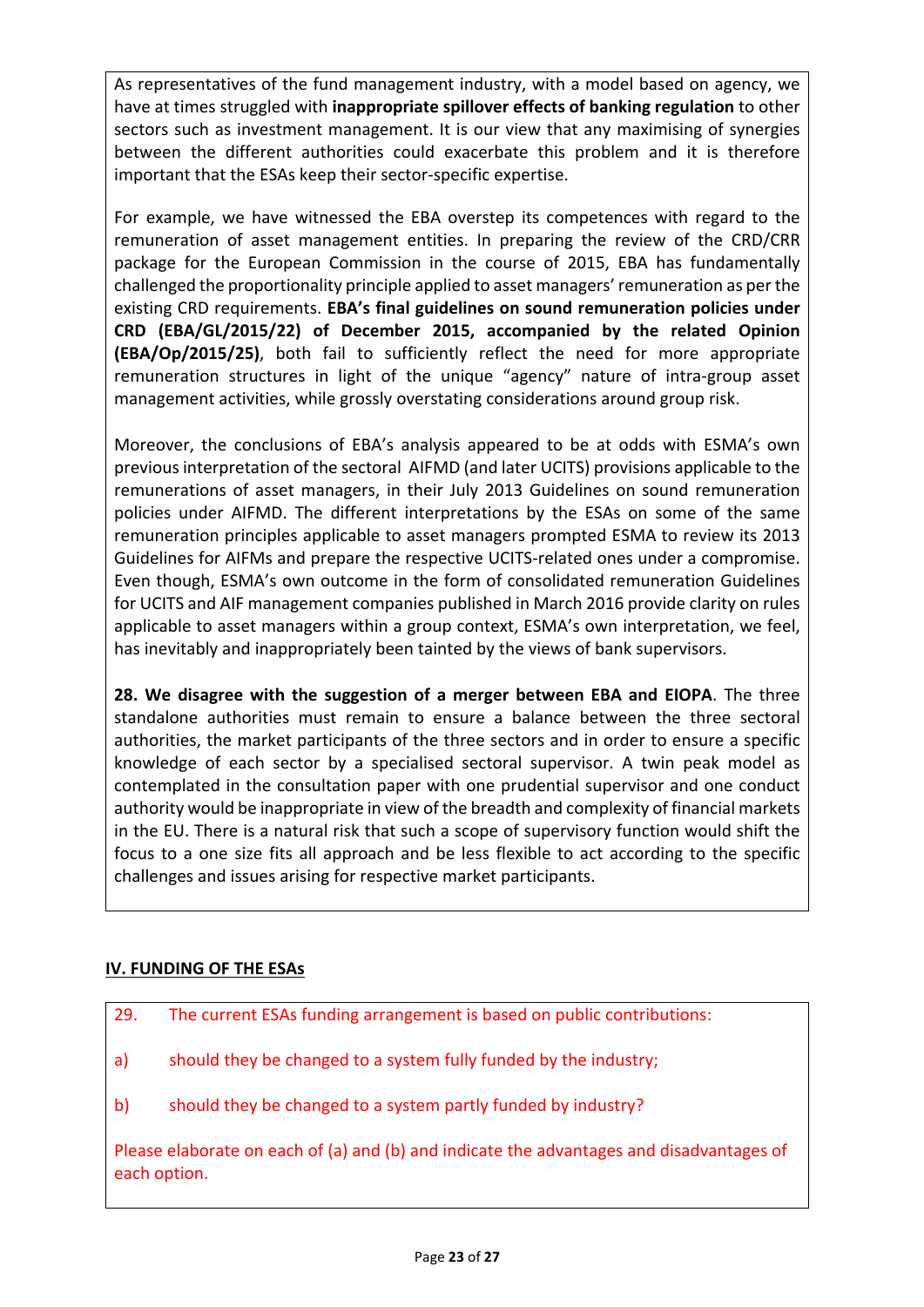30. In your view, in case the funding would be at least partly shifted to industry contributions, what would be the most efficient system for allocating the costs of the ESA's activities:

a) a contribution which reflects the size of each Member State's financial industry (i.e., a "Member State key"); or

b) a contribution that is based on the size/importance of each sector and of the entities operating within each sector (i.e., an "entity‐based key")?

Please elaborate on (a) and (b) and specify the advantages and disadvantages involved with each option, indicating also what would be the relevant parameters under each option (e.g., total market capitalisation, market share in a given sector, total assets, gross income from transactions etc.) to establish the importance/size of the contribution.

31. Currently, many NCAs already collect fees from financial institutions and market participants; to what extent could a European system lever on that structure? What would be the advantages and disadvantages of doing so? Please elaborate.

**29. AFG strongly opposes a change of financing of ESAs**. We think that the current system with a 40% contribution by the general budget of the European Union and a 60% contribution by NCAs, largely funded by industry in most countries, is appropriate and in our view, should not be changed. EU institutions have to show stability to gain recognition and give evidence of good functioning. The proportionality between the number of voting rights (based on the qualifying majority rules) and the quota of the budget brings clarity, stability and consistency with EU rules.

Furthermore, **in the absence of direct supervision from ESAs, the AFG sees no reason to change the funding arrangement to a direct (full or partial) contribution from the industry**. Indeed, direct part or full funding of the ESAs by the industry would put into question the impartiality, objectivity and autonomy of the ESAs and raise conflict of interest issues.

Against this background, it is important that the ESAs can show through increased convergence that they can deliver value with more efficiency and lower costs for market participants. Then a decision could be taken at a later stage when it comes to giving more powers to the ESAs with different funding arrangements.

**30. The ESAs were formed mainly to assist the European Commission in strengthening and making more efficient and solid the financial sector by developing draft technical standards and issuing guidelines and recommendations**. In working on regulatory technical standards or implementing technical standards the ESAs are, in fact, performing tasks that should normally be performed by the European Commission pursuant to Articles 290 and 291 of the TFEU. **This supports the argument that a significant part of the costs of the ESAs should be covered by the EU budget**.

**We also believe that the current funding system is an efficient system which applies (indirectly) to market players**. One may fear that any change to the funding may affect its fairness. Indeed, any change of the finding system may impact a small number of actors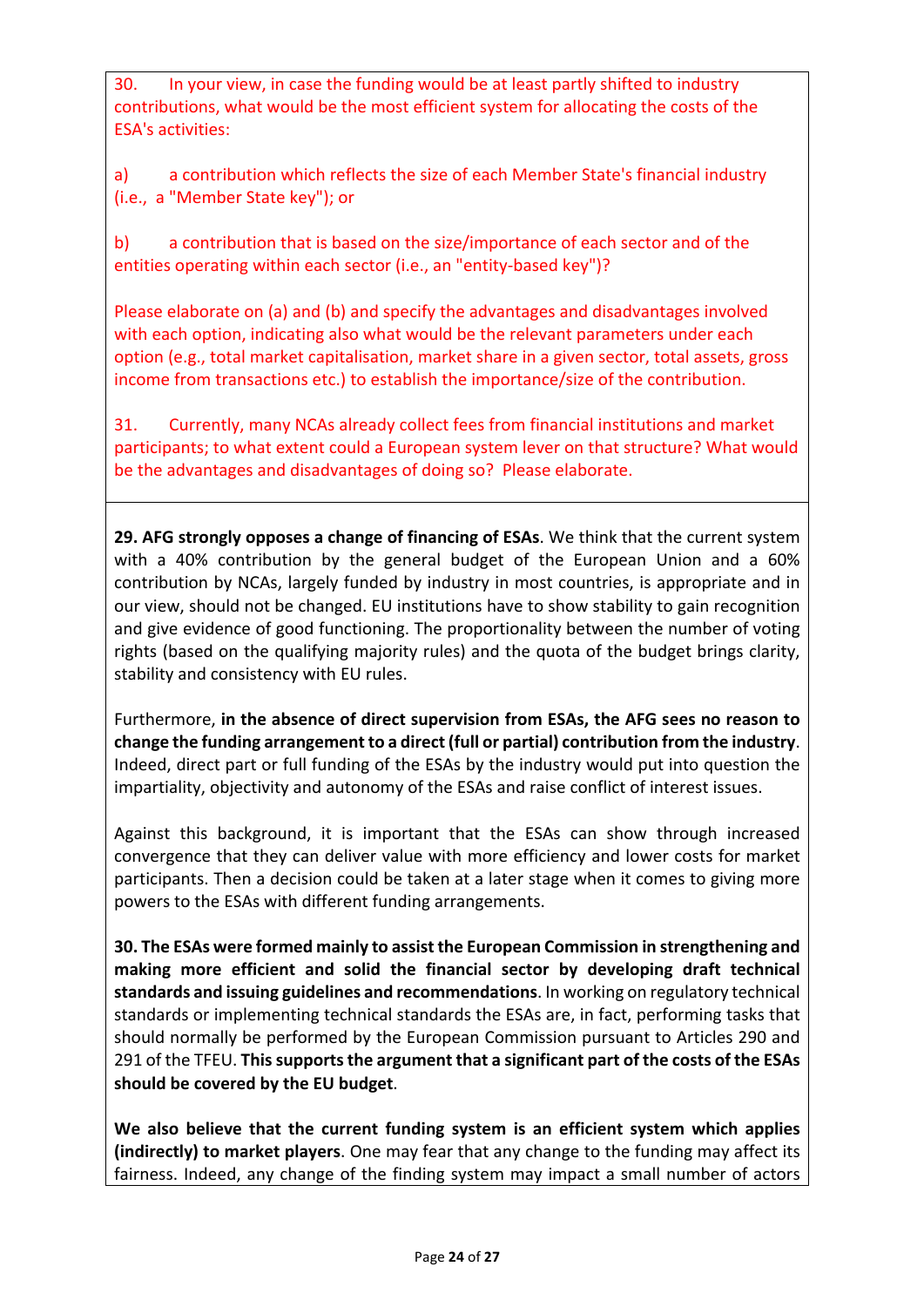which would result in impacting a few number of member states because of the high concentration of financial activities in Europe.

**31.** As of today, many NCAs collect fees from the supervision missions that they fulfil and from the authorisation that they grant to the market stakeholders. As a consequence, **we do not support the extension of this structure to ESAs except for critical benchmark and CPP for which ESMA should be the direct supervisory authority**. Actually, ESMA is already the competent authorities for trade repositories and rating agencies.

**In the event, unwelcomed, that there would be a move to a system fully or partly funded by the industry, industry contributions to the ESAs should be deducted from their contributions to NCAs budgets when this is the case**. In other words, changes to the funding model of the ESAs should not lead to an overall increase of the industry contribution to the financing of EU and national supervisory authorities. A possible reallocation of powers between NCAs and ESAs should in future be accompanied by a proportional reallocation of funding too, but again without implying a cost increase for the industry.

#### *General question*

32. You are invited to make additional comments on the ESAs Regulation if you consider that some areas have not been covered above. Please include examples and evidence where possible.

Considerable efforts have been accomplished over the last years by the European Commission and the European Securities and Markets Authority to develop a single rulebook for financial markets. Beyond convergence of the rules, efforts towards convergence of supervision have been at the core of the CMU agenda. The CMU mid-term review should be a first opportunity to reflect on changes to ESMA's mandate. We consider the following actions would help ensure smooth development of CMU by implementing the Better regulation principles:

- ‐ **Provide realistic implementation timelines (at least 18 months between the publication of level 2 and entry into application) and avoid the need for last minute (welcomed) quick fixes (i.e. MiFID 2, PRIIPS).**
- ‐ **Avoid gold plating and major changes introduced by the ESAs at level 2, 3 and 4 (PRIIPS, MIFID):** Deep changes (not foreseen at level 1) can sometimes be introduced by the ESAs at level 2, 3 or 4. One example could be the introduction of the "market impact" in the transaction costs methodology by the ESAs and the EC in the PRIIPS RTS. Although taking into account "market impact" in the transaction costs methodology was not prescribed by level 1 text on PRIIPS and clearly excluded by level 1 of IDD and MIFID, the ESAs and the EC, disregarding current market practice, legislative coherence and controversy around such methodology, have decided to introduce it.
- ‐ **Refrain from reviewing recently adopted and well working legislative framework such as UCITS and AIFMD:** As level 2 measures (ex. Commission Delegated Regulation (EU) 2016/438, Commission Delegated regulation (EU) 2015/514) have only been adopted recently, we believe it is key to have a legislative pause at this stage and to wait a few more years of implementation before asking for concrete feedback from stakeholders in order to assess the need for a revision. We believe most of the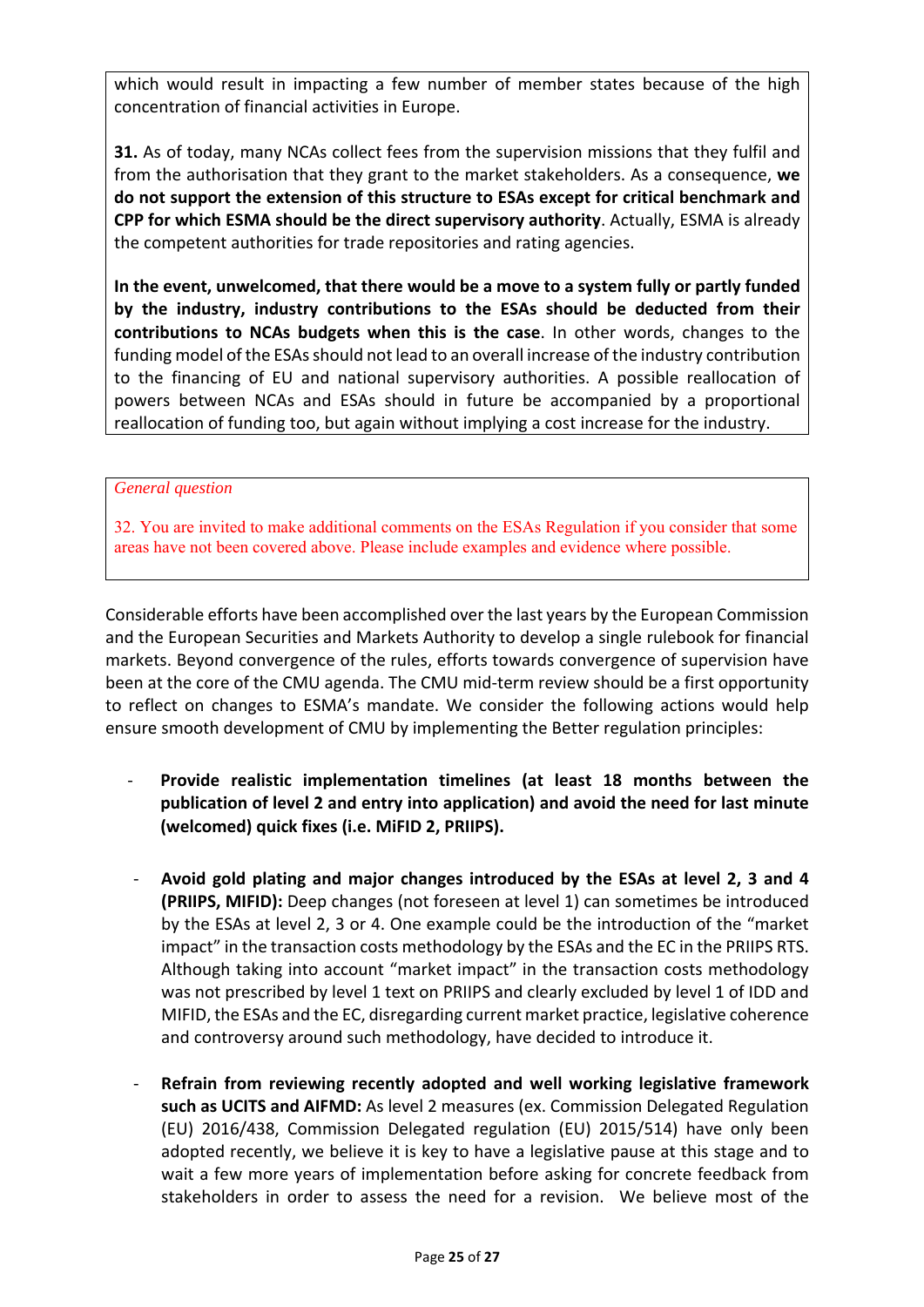challenges identified in the specific CMU consultation on the *Crossborder distribution of investment funds* can be tackled by ESMA via non‐legislative texts.

- ‐ **Come up with pragmatic non‐legislative tools to facilitate cross‐border distribution of funds**, such as guidelines regarding the notion of pre‐marketing.
- ‐ **Set up new tools kit such as no action letters and safe harbour rules** to better regulate financial markets. The entry into application of EMIR variation margin requirements in the EU on March 1<sup>st</sup> 2017 while the rest of the world (Hong-Kong, Singapore, Australia, U.S.) was postponing for 6 months the international commitment shows the urgent need to grant to the ESAs the power of releasing no action letters. Hence, **the introduction in the EU regulatory framework of a formal power to temporarily dis‐ apply directly applicable EU legal text, in a manner similar to the non‐action letters that exist in some non‐EU jurisdictions, is a priority**.
- ‐ **Apply more widely the proportionality principle (and not only when it is stated on level 1 Regulations).**  The application of this overarching principle set out at the level of the EU Treaty would allow for a better calibration of the rules, modulation of their implementation and adaptation of the supervision according to the size of entities.
- ‐ **Reinforce the consultation process and extend the consultation period**. Public consultation should not run for a reduced period but respect the standard 3 month delay; hearings taking place in the framework of consultations should be considered as a forum where stakeholders can raise questions of interest to them by preference to organized panels where access to the microphone is more difficult for spectators; follow up meetings (or calls) with respondents to the consultations should be a common practice to improve dialogue between ESAs and participants;
- ‐ **Reinforce the dialogue with stakeholders** and not only through public consultation on a specific text; we suggest that the functioning of Stakeholders Committees and Consultative Working Groups be revisited and better organized; operational advice is what is necessary in CWG when Academic views are interesting in a high level Stakeholder Committee; gender, nationality, industry should be diversified as much as possible but should not prevent from appointing people with adequate profiles; a transparent procedure for handling of suggestions, remarks and comments should be established by ESAs;
- ‐ **Clarify the existing legal framework of Guidelines and Q&A** currently defined in the funding Regulations (article 16 and article 29.2);
- ‐ **Use omnibus legislations in order to improve consistency between sectorial regulations** since they offer an opportunity to fix a pending issue without having to review all the concerned legislation; conversely premature reviews of texts that are not completed is a non‐sense that should no longer exist;
- ‐ **Include systematically reciprocity when considering equivalence** and assess it not at the level of the principles but of the operational set up and daily management;